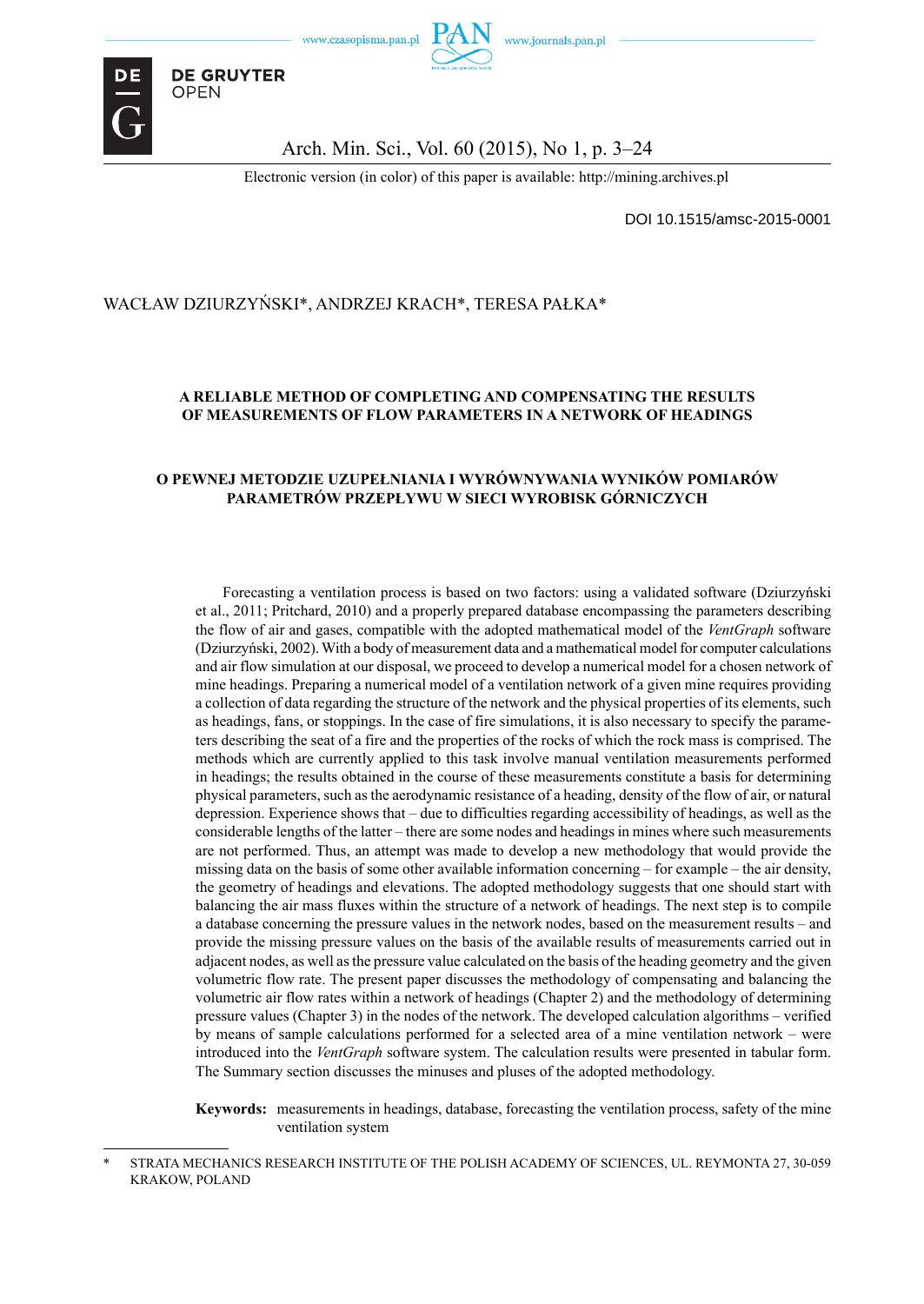

Podstawą prognozy procesu przewietrzania jest posługiwanie się zwalidowanym programem komputerowym (Dziurzyński i in., 2011; Pritchard, 2010) oraz poprawnie przygotowaną bazą danych zawierającą parametry opisujące przepływ powietrza i gazów, zgodną z przyjętym modelem matematycznym w programie komputerowym *VentGraph* (Dziurzyński, 2002). Dysponując bazą danych pomiarowych

oraz przyjętym do obliczeń komputerowych i symulacji procesu przewietrzania modelem matematycznym przystępujemy do opracowania modelu numerycznego dla wybranej sieci wyrobisk kopalni. Przygotowanie modelu numerycznego sieci wentylacyjnej danej kopalni wymaga dostarczenia zestawu danych dotyczących struktury sieci i własności fizycznych jej elementów, tj. wyrobisk, wentylatorów, tam, a przy symulacji pożaru dodatkowo wymagane jest podanie parametrów opisujących ognisko pożaru oraz własności skał górotworu. Obecna praktyka postępowania polega na tym, że wykonuje się ręczne pomiary wentylacyjne w wyrobiskach górniczych, a uzyskane wyniki stanowią podstawę do wyznaczenia parametrów fizycznych takich jak: opór aerodynamiczny wyrobiska, gęstość przepływającego powietrza i naturalna depresja. Z uwagi na występujące trudności w dostępności wyrobisk jak również na znaczne ich długości, praktyka pokazuje, że pomiary nie są realizowane we wszystkich węzłach i wyrobiskach kopalni. Dlatego podjęto próbę opracowania nowej metodyki prowadzącej do uzupełnienia brakujących danych na podstawie innych dostępnych danych dotyczących np. gęstości powietrza, geometrii wyrobisk i kot niwelacyjnych. Z przyjętej metodyki wynika, że w pierwszej kolejności należy wykonać bilans strumieni masy powietrza w strukturze sieci wyrobisk. Następnie zbudować bazę danych ciśnień w węzłach sieci w oparciu o pomiary i uzupełnić brakujące ciśnienia na podstawie dostępnych wyników pomiarów w sąsiednich węzłach oraz ciśnienia obliczonego z wartości oporu aerodynamicznego wyznaczonego na podstawie geometrii wyrobiska i znanego strumienia objętości. W artykule przedstawiono metodykę wyrównywania i bilansowania strumieni objętości powietrza w sieci wyrobisk (rozdz. 2) oraz metodykę wyznaczania ciśnień (rozdz. 3) w węzłach sieci wyrobisk. Opracowane algorytmy obliczeń wprowadzono do systemu programów *VentGraph*, które zostały sprawdzone poprzez obliczenia dla przykładu wybranego rejonu kopalnianej sieci wentylacyjnej. Wyniki obliczeń przedstawiono w postaci tabelarycznej. W podsumowaniu omówiono wady i zalety przyjętej metodyki.

**Słowa kluczowe:** pomiary w wyrobiskach, baza danych, prognozowanie procesu przewietrzania, bezpieczeństwo systemu wentylacji kopalni

## **1. Introduction**

From the perspective of mine ventilation services, a software for simulating the air flow in mine headings, once introduced into the mining pracitce (Dziurzyński & Krawczyk, 2012; Dziurzyński et al., 2014; Krawczyk & Janus, 2014;Skotniczny, 2014), becomes a user-friendly instrument for forecasting the ventilation process and the analysis of the safety of the state of ventilation.

Forecasting a ventilation process in a reliable way is based on two factors: using a validated software (Dziurzyński et al., 2011; Pritchard, 2010; Prokop et al., 2012) and a properly prepared database encompassing the parameters describing the flow of air and gases, compatible with the adopted mathematical model (Dziurzyński, 2002). With a properly prepared database and a mathematical model for computer calculations and air flow simulation at our disposal, using the effective method of solving the model equations (Krach, 2011), one can proceed to develop a numerical model for a specific network of mine headings. Preparing a numerical model of a ventilation network of a given mine requires providing a collection of data regarding the structure of the network and the physical properties of its elements, such as air splits, fans, or stoppings. In the case of fire simulations, it is also necessary to specify the parameters describing the seat of a fire and the properties of the rocks of which the rock mass is comprised. The current mining practice, adopted by all mining facilities worldwide, involves performing manual ventilation measurements in headings; the results obtained in the course of these measurements constitute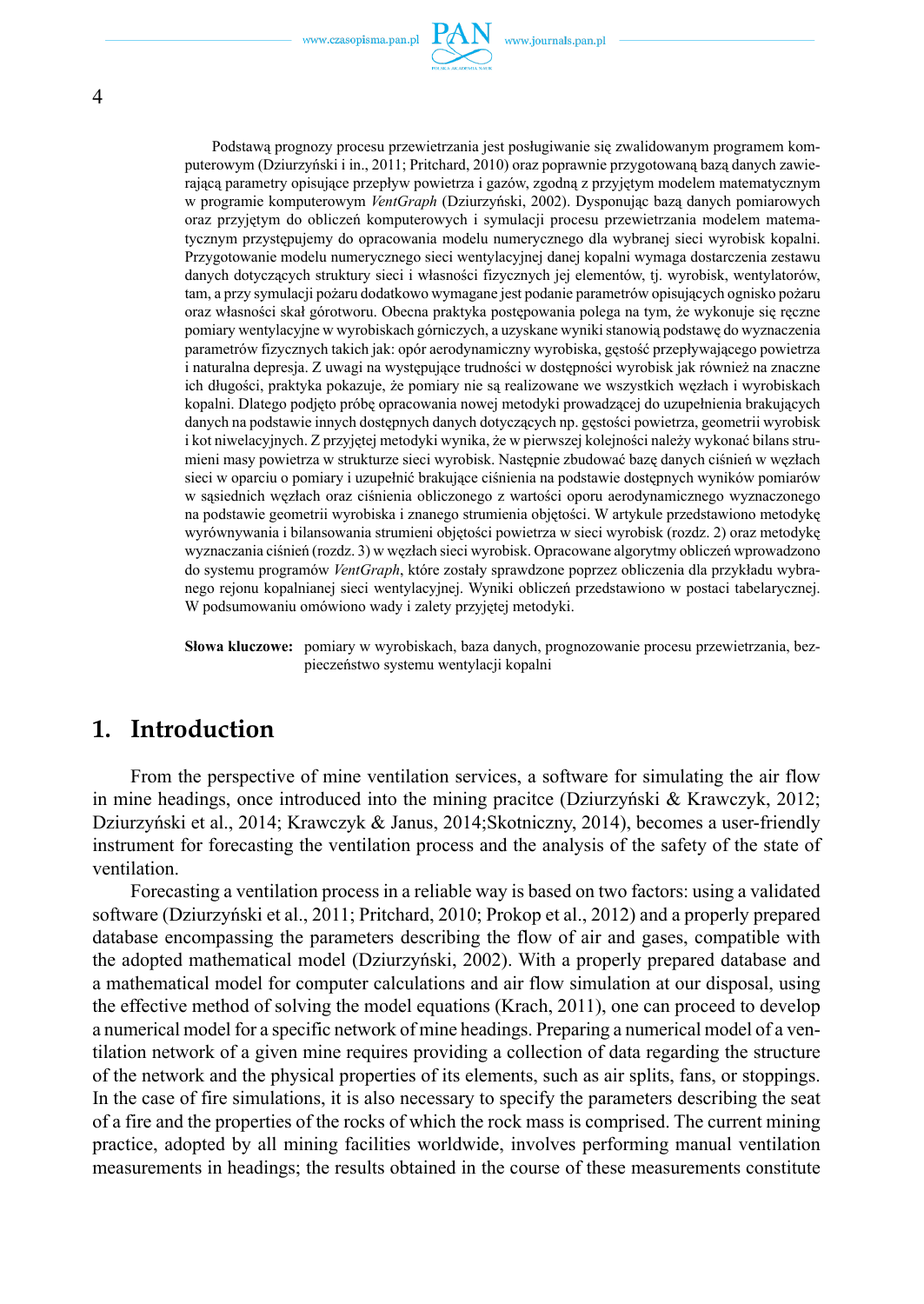$\begin{picture}(120,110) \put(0,0){\dashbox{0.5}(120,0){ }} \put(15,0){\circle{10}} \put(15,0){\circle{10}} \put(15,0){\circle{10}} \put(15,0){\circle{10}} \put(15,0){\circle{10}} \put(15,0){\circle{10}} \put(15,0){\circle{10}} \put(15,0){\circle{10}} \put(15,0){\circle{10}} \put(15,0){\circle{10}} \put(15,0){\circle{10}} \put(15,0){\circle{10}} \put(15,0){\circle{10}} \put($ 

a basis for determining a range of physical parameters, such as the aerodynamic resistance of a heading, density of the flow of air, or natural depression. It is also necessary to know the characteristics of the main ventilation fans.

In mine headings, the following parameters are measured: air flow velocity, transverse field of a heading, pressure and temperature in ventilation nodes. Additionally, the elevations in the spots where pressure is mesured, as well as the lengths of particular headings, are determined using excavation maps. In the existing headings, the resistance is calculated on the basis of the determined value of pressure loss  $w_i$  and the value of the volumetric flow rate  $Q_i$ , from the following formula:

$$
R_i = \frac{w_i}{Q_i^2} \tag{1}
$$

The pressure loss  $w_i$  can be measured directly, by means of the manometric method, or indirectly (Budryk, 1961), by means of measuring pressure, speed, temperature, and elevations. According to the adopted mathematical model describing the flow of air, there exists a relationship (2) between the pressure loss  $w_i$ , and static pressures at the opening of the air split  $p_1$  and at the end of the air split  $p_2$ , as well as between the difference in the height of the sections  $z_1$  and  $z<sub>2</sub>$  of the measurement spot at the opening and end of the heading and the difference in dynamic pressures for the speed values  $v_1$ ,  $v_2$ , for which pressure loss is calculated indirectly:

$$
w_i = (p_1 - p_2) + g\rho_i^s (z_1 - z_2) + \rho_i^s \frac{v_1^2 - v_2^2}{2}
$$
 (2)

The relationships (1) and (2) are the basis of the method for determining the parameters describing the ventilation network used in the *VentGraph* is based: this is the *EDTXT* module for data preparation, a specialized text editor for editing data regarding the ventilation network of a mine. A number of incorporated formulas used in basic ventilation calculations makes it easier to submit the structure of the network and measurement data in a set determined by the user. In addition to the methodology of preparing data for the numerical model, it was assumed (regarding the *EDTXT* module of the *VentGraph* system) that, for planned headings, resistance can be calculated on the basis of the formula 12. In mining practice, two methods of determining pressure loss have been used: the manometric and the barometric one. The manometric method makes it possible to perform a direct measurement of pressure loss, and involves using measuring hoses, e.g. up to 100 m long, as well as a precise manometer. As can easily be imagined, using 100 m long devices to measure a ventilation network that consists of headings whose total length is several hundred kilometers is extremely laborious. It should also be remembered that, due to the technological process, measurements with hoses are virtually impossible to perform in the area of mine walls (Biernacki & Gumiński, 1999). A case in point comes from France, where a group of eight specialists using the manometric method performed measurements for a period of 4-8 months (Frycz & Sułkowski, 1973). The currently used indirect method – the barometric one – accelerates the completion of measurements performed with the aim of calculating pressure loss. Also, the advent of innovative measuring devices considerably facilitated carrying out measurements. The progress that has occurred over the course of many years has been connected with the modernization of anemometers. The Barolux anemometer produced by Fuess – where the value of one interval, in the optical projection system, is 0.2 mm Hg, i.e. 26.6 [Pa] (Roszczynial-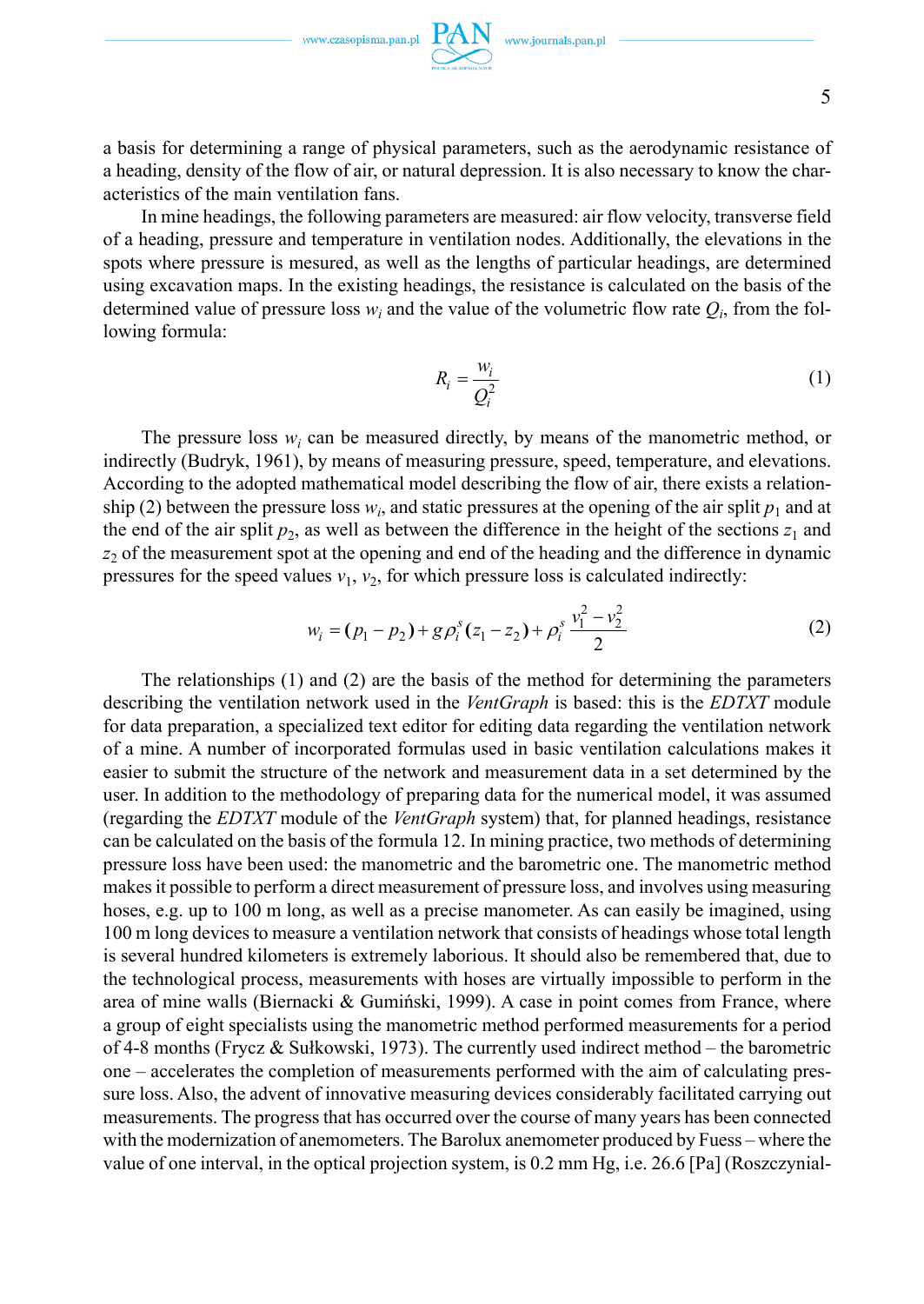

ski et al., 1992) – has been replaced with innovative, microprocessor-based, precise, μBar-type measuring devices, where measurement resolution is 1 [Pa] (Dziurzyński & Kruczkowski, 2002). Due to this fact, the accuracy of measurements improved (Krach A., 2002), and registering the measured pressure value in time made it possible to carry out simultaneous measurements in numerous underground locations (Dziurzyński & Pałka, 2002; Wasilewski, 2014).

The adopted methodology requires performing measurements in selected sections of headings within the mine ventilation network. This is done in the node area:

- the pressure value is measured in the node, at the intersection of headings,
- the air flow velocity should be measured in a section of a heading which is connected to a given node, suitable for the purpose of the measurement. It is essential that – during velocity measurements – the direction of the air flow in a given heading is established, as this is strictly connected with recording the structure of the heading network. It is accepted that the assumed direction of the air flow in a heading determines the beginning (1) and the end (2) of the *i*-th heading (air split),
- temperature values are measured with a dry-bulb and wet-bulb thermometer, in the spots where the air flow velocity is measured.
- the field of the cross-section is measured in the spot where the air flow velocity is mesured (inlets, outlets),
- on the basis of excavation maps, the elevation of the spot where pressure is measured is determined,
- throughout the duration of underground measurements, changes in the barometric pressure and temperature taken with both a dry-bulb and wet-bulb thermometer, at a selected reference node (such as the horst of a downcast shaft), are registered.

Let us now present a few remarks concerning the applied measurement methodology and the ways of determining the parameters of the numerical model:

- the air flow velocity **v** is measured by means of vane anemometers of various types. It is recommended that the method used to that end should be the one involving continuous horizontal or vertical traverse. On that basis, the mean air flow velocity is determined. The volumetric flow rate *Q* is calculated on the basis of the measured mean velocity and the determined section of a heading,
- the field of the heading section *A*, when the type of lining involved is the arch support, is usually calculated on the basis of measuring the height and width of the heading; more complex metods, like photogrammetric ones, are seldom used,
- the temperature value measured by means of a dry-bulb and wet-bulb thermometer is established with the Assmann psychrometer,
- the pressure value is measured with precise μBar-type barometers of the highest possible accuracy,
- the air density is calculated on the basis of measurements of the atmospheric pressure and the temperature taken with both a dry-bulb and wet-bulb thermometer.

The way of preparing a numerical model that has been used so far is based on manual compensation of the results of air flow measuremens performed in mines. This is very difficult and laborious, which is due to measurement errors and incomplete measurement data. There are certain mathematical methods of compensating the volumes of air flow and the potential in mine ventilation networks (Strumiński, 1971a, 1971b) – however, they require a substantial number of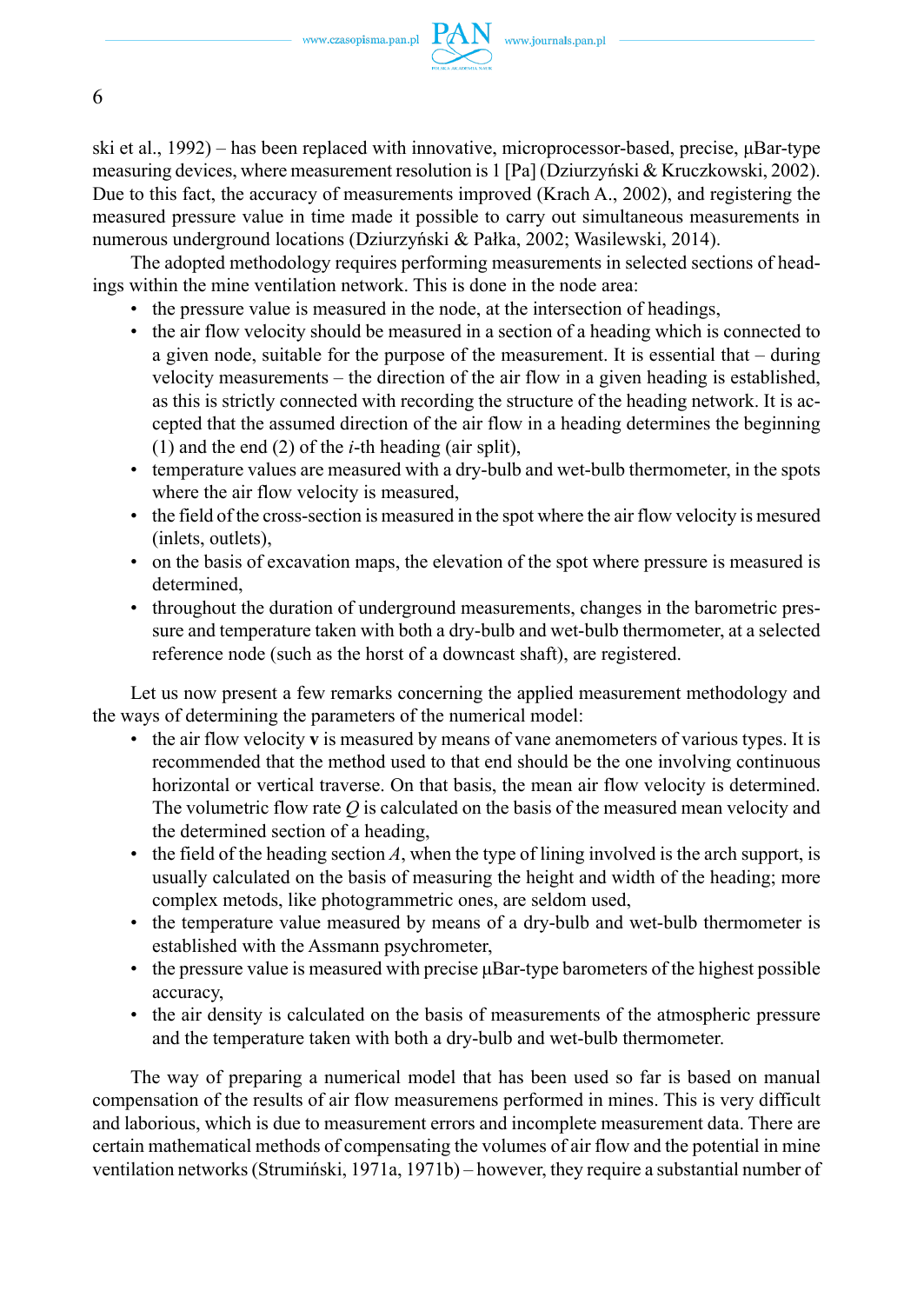

measurements of the velocity of the air flow, as well as of the pressure values at the beginning and end of each mine heading. On the basis of their knowledge and the practical experience gained while performing measurements and developing numerical models for operating Polish mines, the authors of the present paper conclude that, due to a large number and considerable length of headings, measurements are not performed in all nodes and headings. Additionally, as demonstrated by (Madeja-Strumińska & Strumiński, 2009), the parameters describing the flow of air change in time, which necessitates their periodic verification and updating numerical models. All these facts pose substantial difficulties when it comes to compensating measurement results

and developing numerical models of mines.

It is worth noticing that, at present, researchers keep looking for still new methods of determining the parameters that have an impact on the likelihood of the occurrence of natural hazards, such as the methane hazard (Krause  $&$  Krzemień, 2014). Therefore, the purpose of this particular research is to make an attempt to develop a new methodology that would make it possible to supply the missing data on the basis of methods involving compensating the measurement results and the determined volumetric flow rate, as well as on the basis of pressure measurements carried out using some other available data concerning the air density, geometry of headings and elevations, etc. The provided formulas (1) and (2) suggest that the first step should be balancing the air mass fluxes in the heading network; then, a comprehensive database of pressure values in nodes should be compiled. Optionally, the missing pressure values in nodes may be supplied on the basis of the results of pressure measurements performed in adjacent nodes, or on the basis of the relationship involving the aerrodynamic resistance, calculated from the formula (12) for the headings omitted during measurements.

## **2. Balancing the air mass fluxes in a network of headings**

For a node of a ventilation network, the balance of air mass fluxes is expressed in the following way:

$$
\sum_{j=1}^{J} a_{i,j} Q_{M,j} = 0
$$
 (3)

where

 $J$  — is the number of air splits in a ventilation network,

- $Q_{Mi}$  is the air mass flux in the *j*-th air split,
- $a_{i,j}$  is an element of an incidence matrix showing the relationship between nodes and air splits  $(i -$  the node nuber,  $j -$  the air split number).

The relationship between the mass flux  $Q_M$  and the volumetric air flow rate  $Q_V$  is as follows:

$$
Q_M = \rho_{sr} Q_V \tag{4}
$$

where  $\rho_{sr}$  — is the mean density of air flowing through an air split.

The list of the results of measurements of volumetric air flow rates in the air splits of the ventilation network might not be full; moreover, the measurement results – once converted into mass fluxes – may not comply with the node balance due to measurement errors. Thus, it is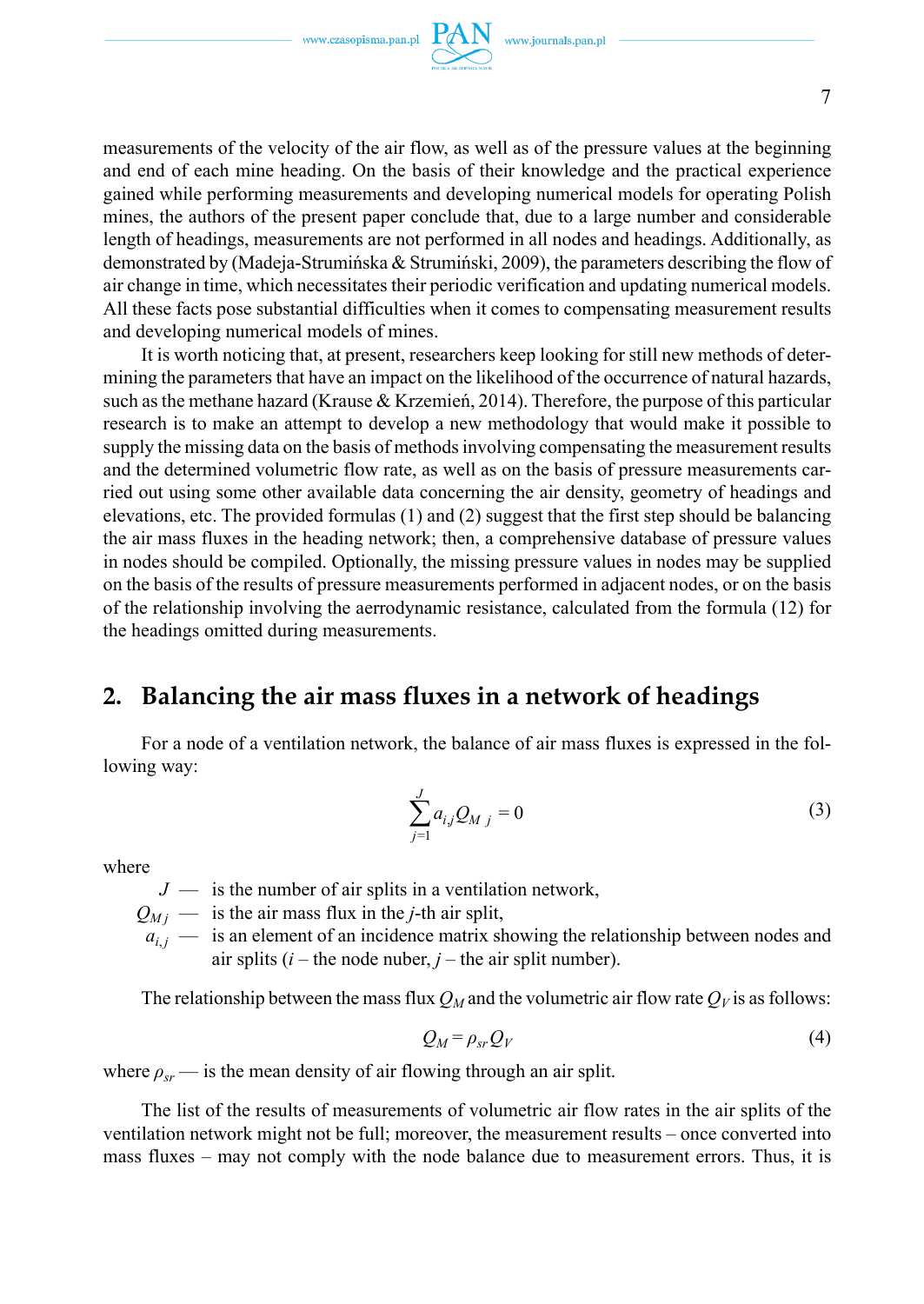

necessary to compensate the values of mass fluxes in such a way that their sum in the node is 0, as specified by the formula (3). If, in the *i-*th node, this sum is different from 0

$$
\sum_{j=1}^{J} a_{i,j} Q_{M\ j} = q_{M\ i} \tag{5}
$$

corrections should be introduced into the values of the air mass fluxes in the air splits that are incidental with this particular node, proportionally to the participation of the mass flux in a given air split in the total mass flux of a given node.

$$
\Delta Q_{M\ j} = -\frac{a_{ij} |Q_{M\ j}| |q_{M\ i}}{\sum_{j=1}^{J} |a_{ij} Q_{M\ j}|}
$$
\n(6)

As can easily be seen, the corrected values of the air mass fluxes

$$
Q_{Mp\,j} = Q_{M\,j} + \Delta Q_{M\,j} \tag{7}
$$

satisfy the equation of the node balance (3)

$$
\sum_{j=1}^{J} a_{i,j} Q_{Mp \, j} = \sum_{j=1}^{J} a_{i,j} \left( Q_{M \, j} + \Delta Q_{M \, j} \right) = \sum_{j=1}^{J} a_{i,j} Q_{M \, j} + \sum_{j=1}^{J} a_{i,j} \Delta Q_{M \, j} =
$$
\n
$$
q_{M \, i} - \sum_{j=1}^{J} \frac{a_{i,j}^{2}}{\sum_{j=1}^{J} |a_{i,j} Q_{M \, j}|} = q_{M \, i} - \frac{\sum_{j=1}^{J} a_{i,j}^{2}}{\sum_{j=1}^{J} |a_{i,j} Q_{M \, j}|} q_{M \, i} = 0
$$
\n(8)

Since the air mass fluxes in the air splits of the ventilation network are interrelated by a system of equations which, in the matrix notation, has the followin form:

$$
\mathbf{A} \cdot \mathbf{Q}\mathbf{M} = 0 \tag{9}
$$

where

**A** — is the incidence matrix showing the relationship between nodes and air splits,

**QM** — is the column matrix consisting of air mass fluxes in air splits,

the dependence (2.5) should be applied to all the nodes of the iterative loop, until we obtain the assumed minimum value  $q_{M \text{min}}$  of the variable  $q_M = \max(|q_{M}|, \ldots |q_{M}|, \ldots |q_{M}|)$ , where  $q_{M i}$  is calculated from the formula (5).

Now, for the nodes where the value of the mass flux is unknown as regards just one air split in all the air splits incidental with a given node, this unknown value can be calculated from the formula (3). By completing the list of air mass fluxes with the calculated values and repeating the calculations for successive nodes of the network, one can calculate other unknown volumetric flow rates in air splits. Since the air mass flux in an air split, calculated from the balance (3) for the node of just one air split end, does not have to satisfy the balance equation for the node of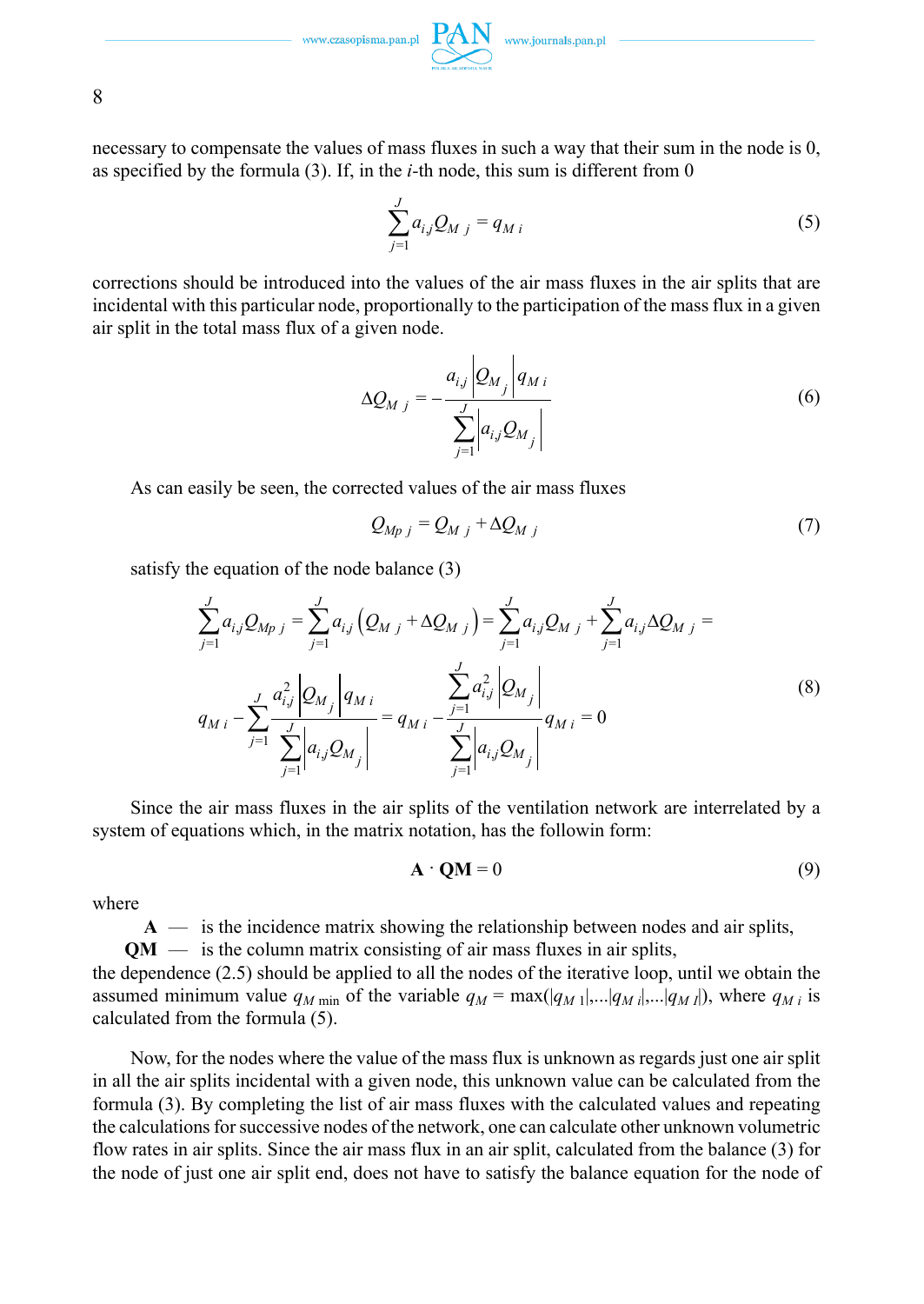$\hspace*{2.5cm}\text{www.czasopisma.pan.pl}\quad \underbrace{PAN}_{\text{www.journals.pan.pl}} \hspace*{2.5cm} \text{www.journals.pan.pl}$ 

the other end, it is necessary to perform once more the compensation of mass fluxes in the air splits of the network.

As can be seen from the relationships given above, the information that is needed concerns the structure of the ventilation network; also, the list of mass fluxes should be known. Since the measured values are the mean velocities of air flow in air splits – which subsequently serve as a basis for calculating volumetric air flow rates – one should also know mean densities of air in air splits in order to calculate mass fluxes according to the formula (4).

# **3. Determining the pressure values in the nodes of the heading network on the basis of measurement results**

When the volumetric air flow rate is directed from the initial node to the final node of the air split, the following equation is applied:

$$
p_1 - p_2 = R_{Vb} Q_V |Q_V| + H \tag{10}
$$

where

 $p_1, p_2$  — is the static pressure at the beginning and end of the air split,

 $R_{Vb}$  — is the aerodynamic resistance of the air split for the volumetric air flow rate,

 $Q_V$  — is the volumetric flow rate in the air split,

 $H -$  is the source of pressure expressed by the formula (11):

$$
H = g\rho_{sr}\Delta z - h_w \tag{11}
$$

where

*g* — is the gravitational acceleration,  $\rho_{sr}$  — is the mean air density in the air split,  $\Delta z = z_2 - z_1$  — is the difference between the elevations in the final and the initial node of the air split,

 $h_w$  — is the pressure increase of the fan (main or local one), directed from the beginning towards the end of the air split.

The aerodynamic resistance of the air split for the volumetric air flow rate is expressed as:

$$
R_{Vb} = \lambda \rho_{sr} \frac{L}{2D_h A^2} \tag{12}
$$

where

*λ* — is the nondimensional resistance coefficient,

- $L$  is the length of the air split,
- $D_h$  is the hydraulic diameter of the air split,
- *A* is the area of the air split section.

The hydraulic diameter of the air split is expressed as:

$$
D_h = 4\frac{A}{O} \tag{13}
$$

where  $O$  — is the perimeter of the heading.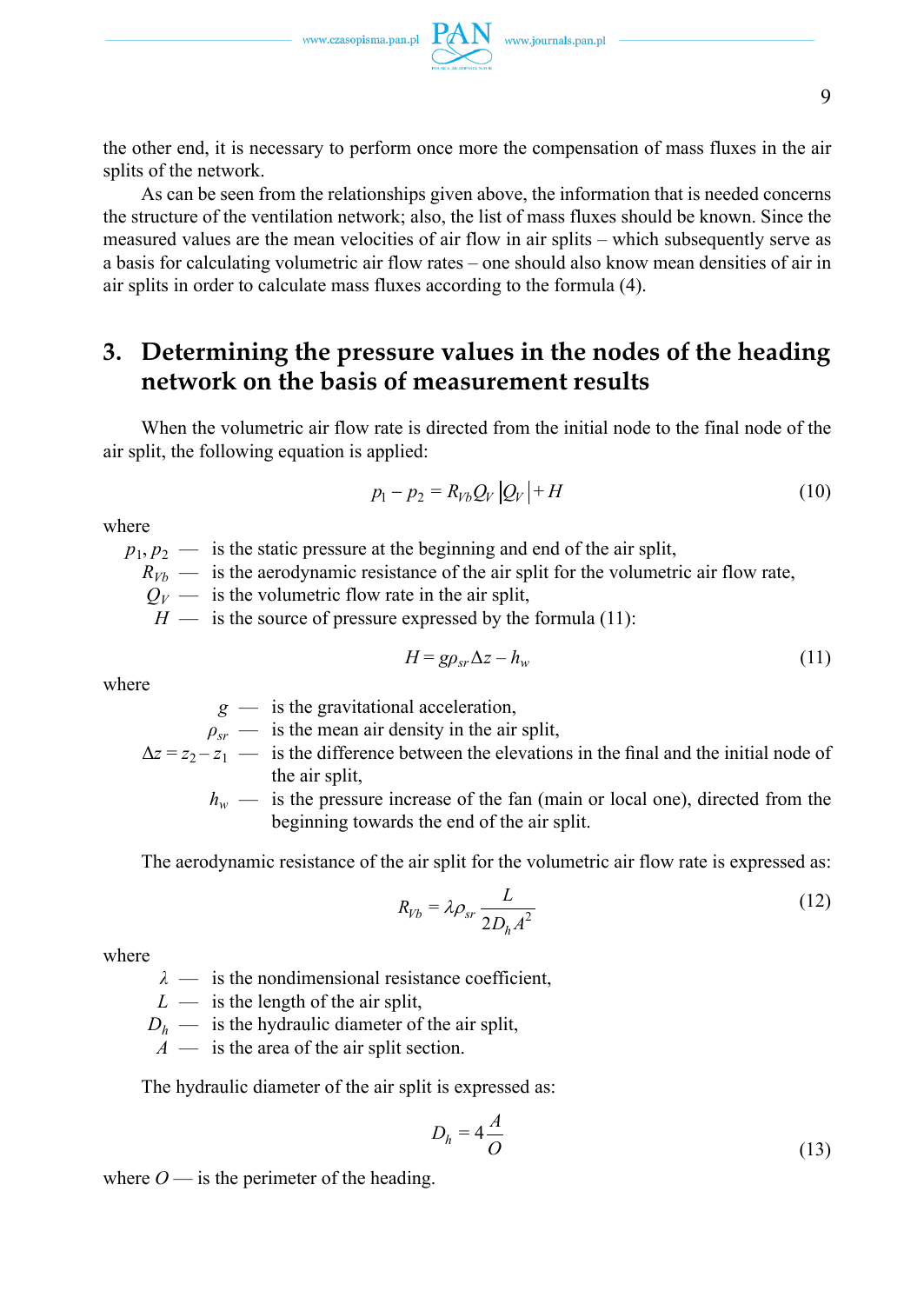Now, the formula expressing the aerodynamic resistance of the air split shall have the following form:

$$
R_{Vb} = \lambda \rho_{sr} \frac{OL}{8A^3}
$$
 (14)

For dog headings whose lining consists of sets of trough arches, the following formula expressing the resistance of the heading  $R_f$  specified in the norm BN-75/0422-02 can be applied:

$$
R_f = 100 \, r_f \, \frac{l}{100} k \tag{15}
$$

where

- $100 r_f$  is the resistance of a 100 m long straight section of a dog heading lined with sets of trough arches placed at the intervals of  $0.9 \div 1.2$  m, of a constant cross section, equipped with rail tracks, a water pipeline, a compressed air pipeline and wires, with no transport devices,
	- $l$  is the length of the dog heading [m],
	- $k$  is the coefficient dependent on the condition of the heading and its equipment,  $k = 1 \div 2$

The value of the resistance 100  $r_f$ , depending on the area of the heading section *A*, can be read from a diagram specified in the norm. The diagram was estimated by means of the formula

$$
100 r_f = 3{,}338232279A^{-2{,}52447408}
$$
 (16)

with the coefficient of determination  $R^2 = 0.998663$ .

For an air mass flux, the following relationship is adopted:

$$
p_1 - p_2 = R_{Mb} Q_M |Q_M| + H \tag{17}
$$

where

 $Q_M$  — is the air mass flux in the air split,

 $R_{Mb}$  — is the aerodynamic resistance of the air split to the air mass flux.

The aerodynamic resistance of the air split to the air mass flux is related to the resistance to the volumetric flow rate in the following way:

$$
R_{Mb} = \frac{R_{Vb}}{\rho_{sr}^2} \tag{18}
$$

When the relationship (14) is taken into account, the formula given above assumes the following form:

$$
R_{Mb} = \lambda \frac{OL}{8\rho_{sr}A^3}
$$
 (19)

If the pressure  $p_2$  in the node at the end of the *j*-th air split is known, as well as the volumetric flow rate  $Q_{Vj}$  or the air mass  $Q_{Mj}$  in this particular air split, then – with the help of the resistance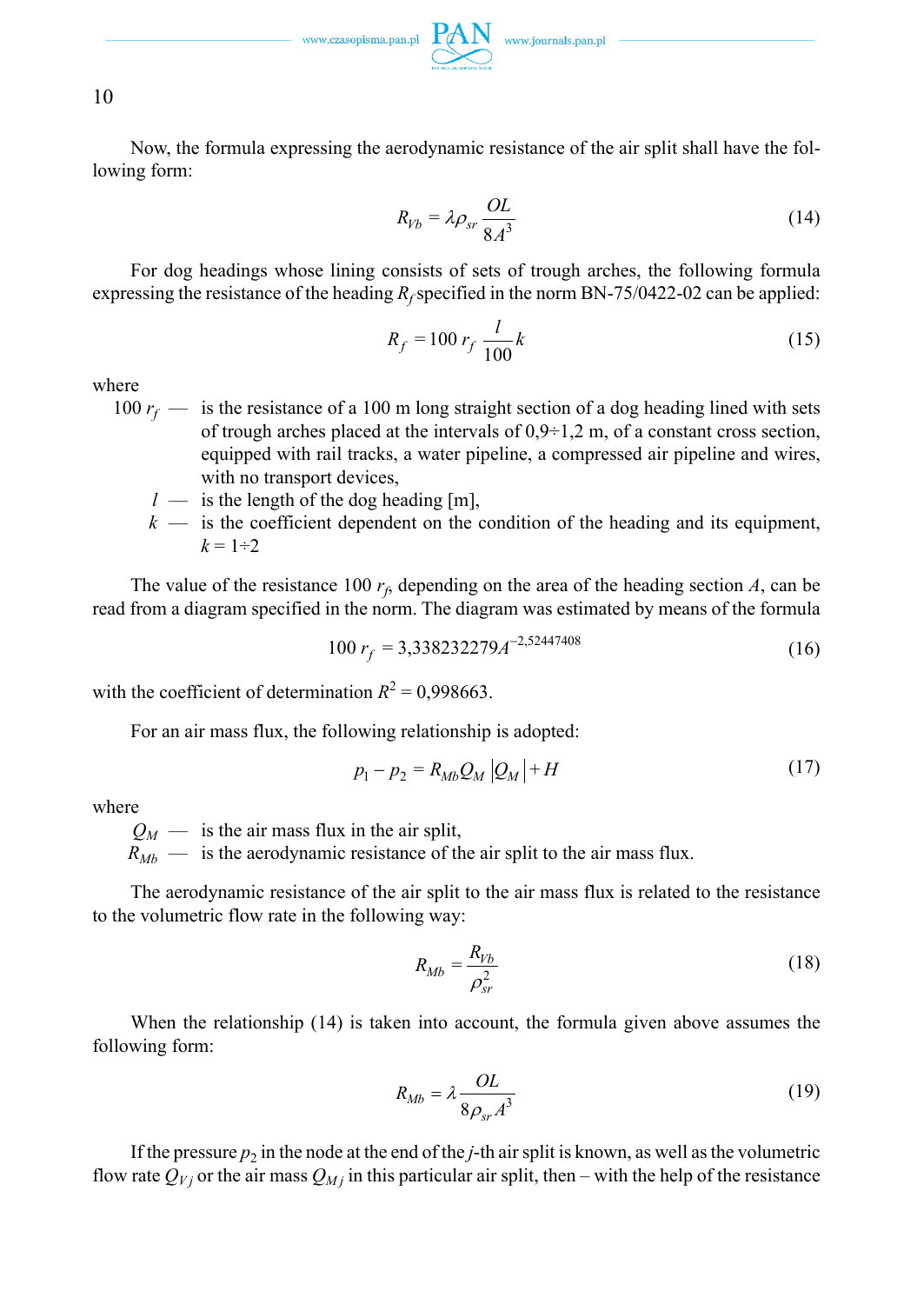coefficient and geometric quantities of the air split – one can estimate the aerodynamic resistance of the air split  $R_{Vb}$  *j* or  $R_{Mb}$  *j*. Then, on the basis of the relationship (10) or (14), the pressure in the initial node of the air split can be calculated:

$$
p_1 = p_2 + R_{V/M \, b \, j} Q_{V/M \, j} |Q_{V/M \, j}| + H_j \tag{20}
$$

When the calculations are performed for the *j*-th air split

$$
\Delta P_j = R_{V/M \, b \, j} Q_{V/M \, j} \left| Q_{V/M \, j} \right| + H_j \tag{21}
$$

where

$$
H_j = g\rho_{srj}\Delta z_j - h_{wj} \tag{22}
$$

the following relationship is obtained for the *i*-th node incidental with the *j*-th air split:

$$
p_i = p_k + a_{ij} \Delta P_j \tag{23}
$$

where  $k = w_{2j}$  when  $a_{i,j} = 1$ , in which case  $p_i$  is the pressure in the initial node of the *j*-th air split, and  $k = w_{1j}$  when  $a_{i,j} = -1$ , in which case  $p_i$  is the pressure in the final node of this particular air split, and  $a_{i,j}$  is the element of the incidence matrix **A**, with  $w_{1j}$  and  $w_{2j}$  being the elements of the list of air splits **W1**, **W2**.

For the incidence matrix **A**, it was assumed that  $a_{i,j} = 1$  when the *i*-th node is the initial node of the *j*-th air split, and  $a_{i,j} = -1$  when the *i*-th node is the final node of this air split.

When the *i*-th node, whose pressure value  $p_i$  is unknown, adjoins several nodes of known pressure values, and when it is connected to these nodes by means of air splits for which the value of the pressure difference  $\Delta p_j$  can be estimated, the values of pressure  $p_i$  in the *i*-th node, calculated from pressure values in various adjoining nodes, can be manifold. This is due to measurement errors and uncertainty regarding the pressure difference Δ*pj* . Therefore, for the sake of further calculations, the mean pressure value was adopted:

$$
p_{i} = \frac{\sum_{j=1}^{J} |a_{2ij}a_{1kj}| \left(p_{k} + a_{2ij} \Delta P_{j}\right)}{\sum_{j=1}^{J} |a_{2ij}a_{1kj}|} \qquad k = \sum_{l=1}^{I} l |a_{1lj}| \qquad (24)
$$

where  $a_{1 l,j}$  and  $a_{2 i,j}$  are the elements of matrices **A1** and **A2**, created on the basis of the incidence matrix **A** in accordance with the following pattern:

- make a copy of the matrix **A** and record it as **A1**;
- copy to the matrix **A2**  these rows of the matrix **A1** which correspond to the nodes for which the elements  $p_i$  of the pressure table **P** equal 0;
- zero the copied rows in the matrix **A1** and record their numbers.

Now, with the list of volumetric flow rates in the air splits **QV** and the list of pressure values in the network nodes **P** at our disposal, the resistance values in the network air splits can be calculated: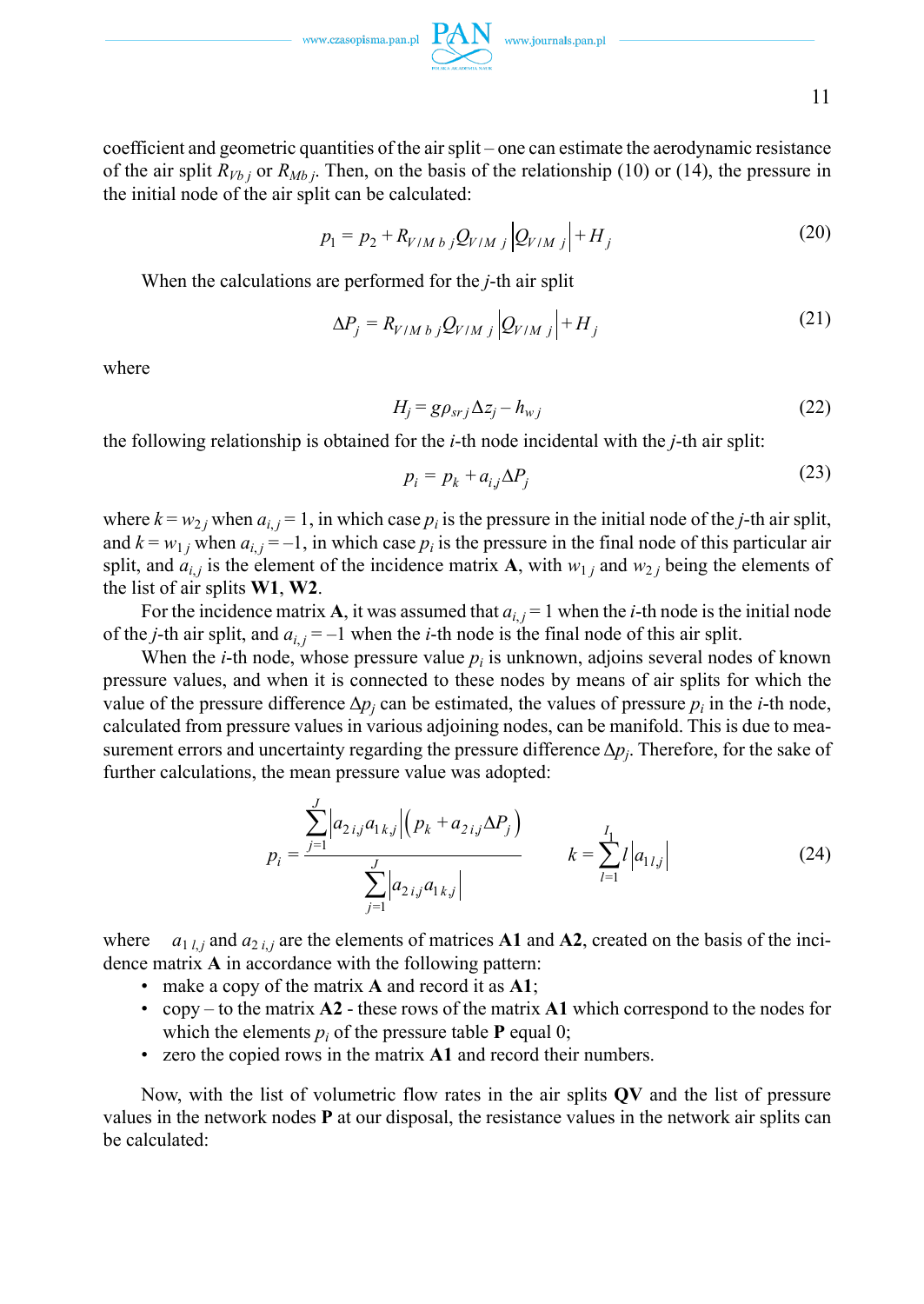www.czasopisma.pan.pl

www.journals.pan.pl

12

$$
R_{Vj} = \frac{p_{i1} - p_{i2} - g\rho\Delta z_j + h_w}{|Q_{Vj}|Q_{Vj}}\tag{25}
$$

where the indices *i*1 and *i*2 are calculated from the list of air splits **W1**, **W2** for the *j*-th air split:  $i1 = w_{1j}, i2 = w_{2j}.$ 

Negative resistance values suggest that the pressure values in nodes were measured or calculated in a wrong way, as the results of measurements and calculations of the volumetric air flow rates are more reliable. Calculations performed for the mine ventilation network on the basis of incomplete database demonstrated that better results (i.e. with fewer negative resistance values) are obtained when weighted means are applied while calculating the missing pressure values in nodes.

$$
p_{i} = \frac{\sum_{j=1}^{J} \left| a_{2 i j} a_{1 k j} \right| \left( p_{k} + a_{2 i j} \Delta P_{j} \right) Q_{V}^{2}}{\sum_{j=1}^{J} \left| a_{2 i j} a_{1 k j} \right| Q_{V}^{2}} \qquad k = \sum_{l=1}^{I_{1}} l \left| a_{1 l j} \right| \tag{26}
$$

# **4. Validating the new algorithms of the software for data editing**

In order to validate the methodology for completing and compensating the results of measurements of the volumetric air flow rates in air splits and pressure values in the nodes of the mine ventilation network (cf. Fig. 1), discussed in the previous chapter, appropriate calculations were performed – step by step – according to the developed methodology, for the example provided



Fig. 1. A sample structure of a ventilation network of the F-21 wall area of the  $\mu$ <sup>"</sup> mine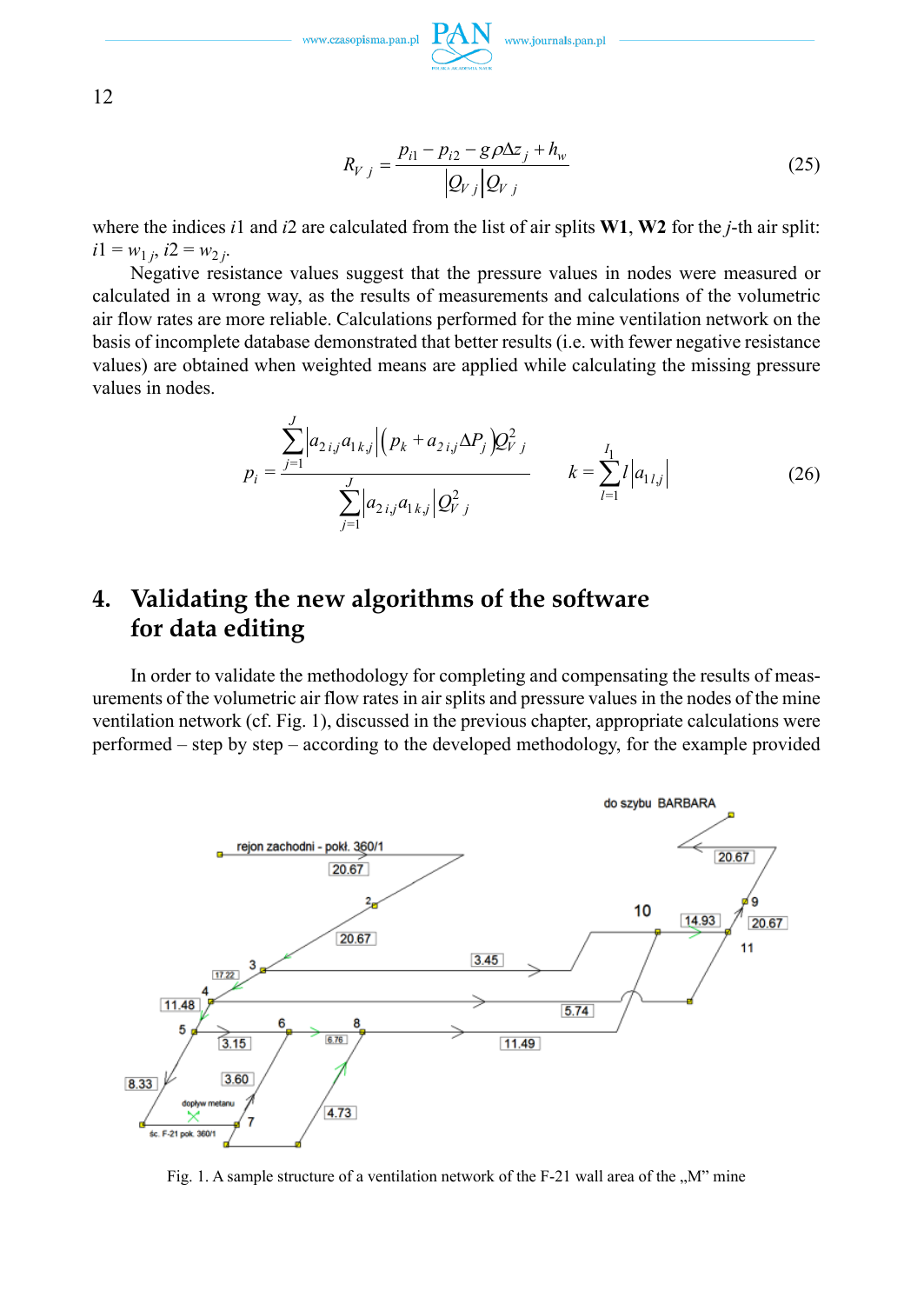

below. The results of the calculations were subsequently compared with the results obtained using the *VentGraph* software.

The rectangles contain the values of the volumetric air flow rates in air splits – given in m3 /s, and calculated by means of the *VentGraph* software.

The structure of a sample ventilation network is presented as the list of air splits **W1**, **W2**, shown in the form of a table (cf. Table 1).

TABLE 1

| Air split no. | Node no. - inlet<br>W1  | Node no. - outlet<br>W <sub>2</sub> |  |  |
|---------------|-------------------------|-------------------------------------|--|--|
|               |                         |                                     |  |  |
| 1             | 9                       | 1                                   |  |  |
| $\mathbf{2}$  | 1                       | $\mathbf{2}$                        |  |  |
| 3             | $\overline{2}$          | 3                                   |  |  |
| 4             | 3                       | 4                                   |  |  |
| 5             | $\overline{\bf{4}}$     | 5                                   |  |  |
| 6             | 5                       | 7                                   |  |  |
| 7             | 7                       | 8                                   |  |  |
| 8             | 8                       | 10                                  |  |  |
| 9             | 10                      | 11                                  |  |  |
| ${\bf 10}$    | 11                      | 9                                   |  |  |
| 11            | $\overline{\mathbf{4}}$ | 11                                  |  |  |
| 12            | 5                       | 6                                   |  |  |
| 13            | 7                       | 6                                   |  |  |
| 14            | 6                       | 8                                   |  |  |
| 15            | 3                       | 10                                  |  |  |

On the basis of the list of air splits **W1**, **W2**, the incidence matrix **A**, representing the relationship between nodes and air splits, was created (cf. Table 2).

F

| $n\alpha s$ |   | ∽ |  |  | Λ<br>ບ | 10 <sup>1</sup> | $\cdot$ | $\overline{ }$<br>$\overline{\phantom{0}}$ | $\sim$<br>13 | 14 |  |
|-------------|---|---|--|--|--------|-----------------|---------|--------------------------------------------|--------------|----|--|
|             | - |   |  |  |        |                 |         |                                            |              |    |  |
|             |   | - |  |  |        |                 |         |                                            |              |    |  |

TABLE 2

| $\mathbf{u}$  |          |          | ╯        |          | $\tilde{\phantom{a}}$ | $\mathbf v$ |          | $\mathbf \omega$ | ╯        | $\sim$   | $\cdot$  | $\overline{ }$ | $\overline{ }$ | . .          | $\overline{ }$ |
|---------------|----------|----------|----------|----------|-----------------------|-------------|----------|------------------|----------|----------|----------|----------------|----------------|--------------|----------------|
|               | $-1$     |          | 0        | $\theta$ | 0                     | $\theta$    | $\Omega$ | $\theta$         | $\theta$ | $\theta$ | $\theta$ | $\Omega$       | $\Omega$       | $\mathbf{0}$ | 0              |
| ↑             | $\theta$ | $-1$     |          | $\theta$ | $\theta$              | $\theta$    | $\Omega$ | $\theta$         | $\theta$ | $\theta$ | $\theta$ | $\Omega$       | $\Omega$       | $\theta$     | $\theta$       |
|               | $\theta$ | $\theta$ | -1       |          | $\theta$              | $\theta$    | $\Omega$ | $\theta$         | $\theta$ | $\theta$ | $\theta$ | $\Omega$       | $\Omega$       | $\theta$     |                |
|               | $\theta$ | $\theta$ | $\Omega$ | $-1$     |                       | $\theta$    | $\Omega$ | $\theta$         | $\theta$ | $\theta$ | п        | $\Omega$       | $\Omega$       | $\theta$     | 0              |
|               | $\theta$ | 0        | $\theta$ | $\theta$ | $-1$                  |             | $\theta$ | 0                | $\theta$ | 0        | 0        |                | $\Omega$       | 0            | 0              |
| <sub>b</sub>  | $\theta$ | 0        | $\Omega$ | $\theta$ | $\theta$              | $\theta$    | $\Omega$ | $\theta$         | $\theta$ | $\theta$ | $\theta$ | $-1$           | $-1$           |              | $\theta$       |
|               | $\theta$ | $\theta$ | $\Omega$ | $\theta$ | $\theta$              | -1          |          | $\theta$         | $\theta$ | $\theta$ | $\theta$ | $\Omega$       | 1              | $\theta$     | $\theta$       |
| $\Omega$<br>δ | $\theta$ | $\theta$ | $\Omega$ | $\theta$ | $\theta$              | $\theta$    | $-1$     |                  | $\theta$ | $\theta$ | $\theta$ | $\Omega$       | $\Omega$       | - 1          | 0              |
| Q             |          | 0        | $\theta$ | $\theta$ | $\theta$              | $\Omega$    | $\Omega$ | $\theta$         | $\theta$ | -1       | $\theta$ | $\theta$       | $\theta$       | $\theta$     | $\theta$       |
| 10            | $\theta$ | 0        | $\Omega$ | $\theta$ | $\theta$              | $\Omega$    | $\Omega$ | $-1$             |          | $\theta$ | $\theta$ | $\Omega$       | $\Omega$       | $\theta$     | $-1$           |
| 11            | $\theta$ | 0        | 0        | $\theta$ | 0                     | $\theta$    | $\theta$ | $\theta$         | -1       |          | $-1$     |                | $\Omega$       | $\theta$     | $\theta$       |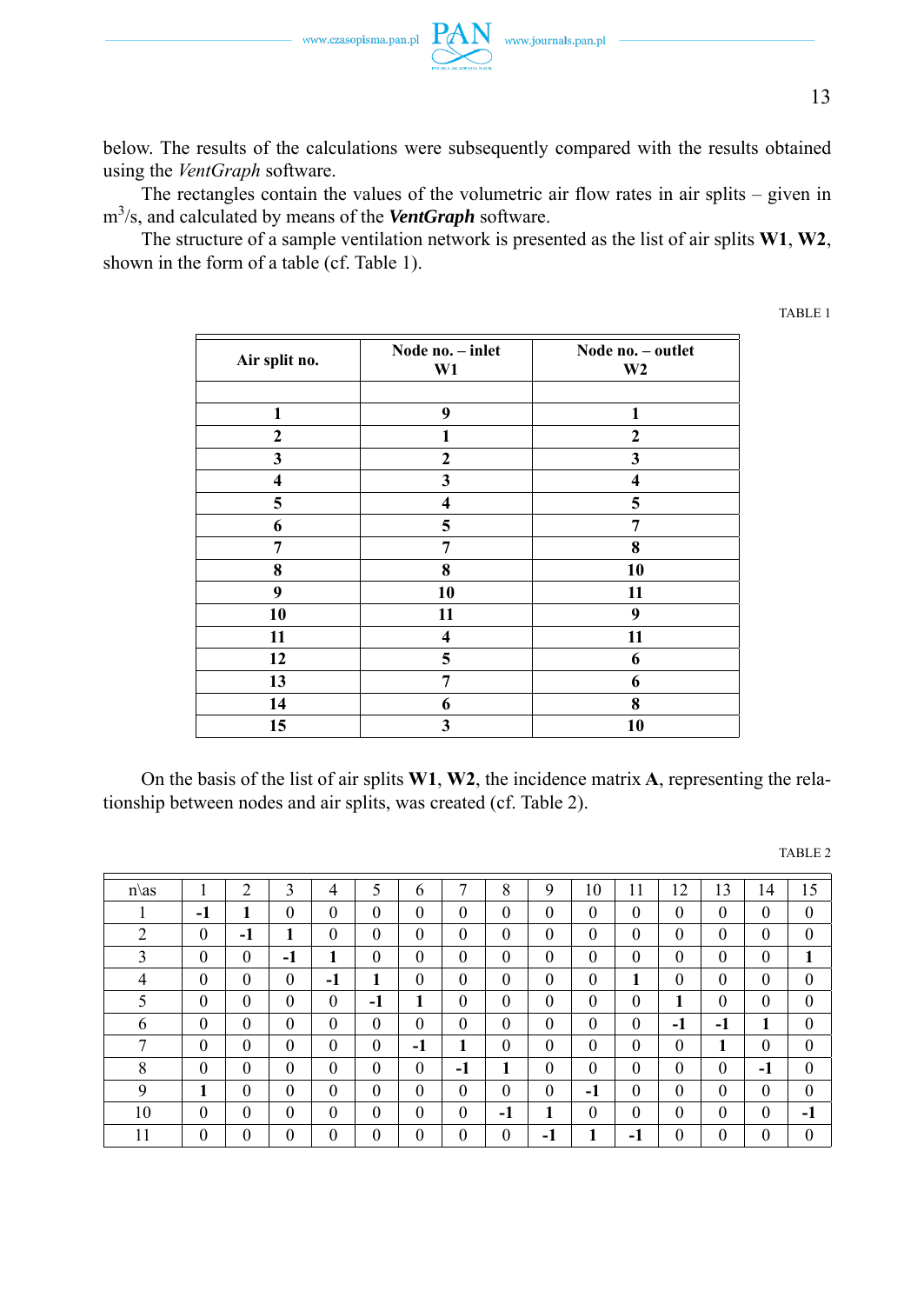

In order to validate the algorithm for compensating and completing the results of the measurements of volumetric flow rates in the database, obtained with the*VentGraph* software, the list of air densities **RO** and the list of volumetric flow rates **QV** were provided in Table 3. Subsequently, air mass fluxes were calculated and put on the **QM** list. For the air splits 1, 2, 6, 8, 10, 11, 12, 13, and 15, the values were removed from the database; instead, the values  $Q_{V_i}$  = 600000 m<sup>3</sup>/s and  $Q_{Mj} = \rho_j Q_{Vj}$  were put on the lists **QV** and **QM**, respectively, which meant that no measurement was performed for this particular air split (Table 3). It was assumed that the positive result of the validation process would be the compatibility of the values of volumetric flow rates in air splits calculated according to the validated algorithm with the appropriate values of the volumetric flow rates from the *VentGraph* software database.

TABLE 3

|                | Air density | <b>Volumetric flow rate</b> | <b>Mass flux</b> |  |  |
|----------------|-------------|-----------------------------|------------------|--|--|
| Air split no.  | <b>RO</b>   | QV                          | QM               |  |  |
|                | $kg/m^3$    | $m^3/s$                     | kg/s             |  |  |
|                | 1,2         | 600000                      | 720000           |  |  |
| $\overline{2}$ | 1,2         | 600000                      | 720000           |  |  |
| 3              | 1,2         | 20,67                       | 24,804           |  |  |
| $\overline{4}$ | 1,2         | 17,22                       | 20,664           |  |  |
| 5              | 1,2         | 11,48                       | 13,776           |  |  |
| 6              | 1,2         | 600000                      | 120000           |  |  |
| 7              | 1,2         | 4,73                        | 5,676            |  |  |
| 8              | 1,2         | 600000                      | 720000           |  |  |
| 9              | 1,2         | 14,93                       | 17,916           |  |  |
| 10             | 1,2         | 600000                      | 720000           |  |  |
| 11             | 1,2         | 600000                      | 720000           |  |  |
| 12             | 1,2         | 600000                      | 720000           |  |  |
| 13             | 1,2         | 600000                      | 720000           |  |  |
| 14             | 1,2         | 6,76                        | 8,112            |  |  |
| 15             | 1,2         | 600000                      | 720000           |  |  |

On the basis of the list of air mass fluxes **QM**, two tables were compiled: the table **TB** with the numbers of air splits with known values of mass fluxes (6 air splits) and the table **TBN** with the numbers of air splits with unknown values of air mass fluxes (9 air splits).

The **TBN** table with the air splits with unknown air mass flux values and the **A** incidence table were used to create the **TW** table with the numbers of nodes with known values of air mass fluxes in all the incident air splits (0 nodes) and the **TWN** table with the numbers of nodes with unknown values of air mass fluxes in at least one air split (11 nodes). Subsequently, the air mass fluxes in the network nodes were balanced, and the missing air mass fluxes were calculated.

Below, in Table 4, the **QM** list of air mass fluxes was shown, with the air splits with unknown values of air mass fluxes (72,000) marked with bold print (column 2), together with the list with supplied missing flux values (column 3).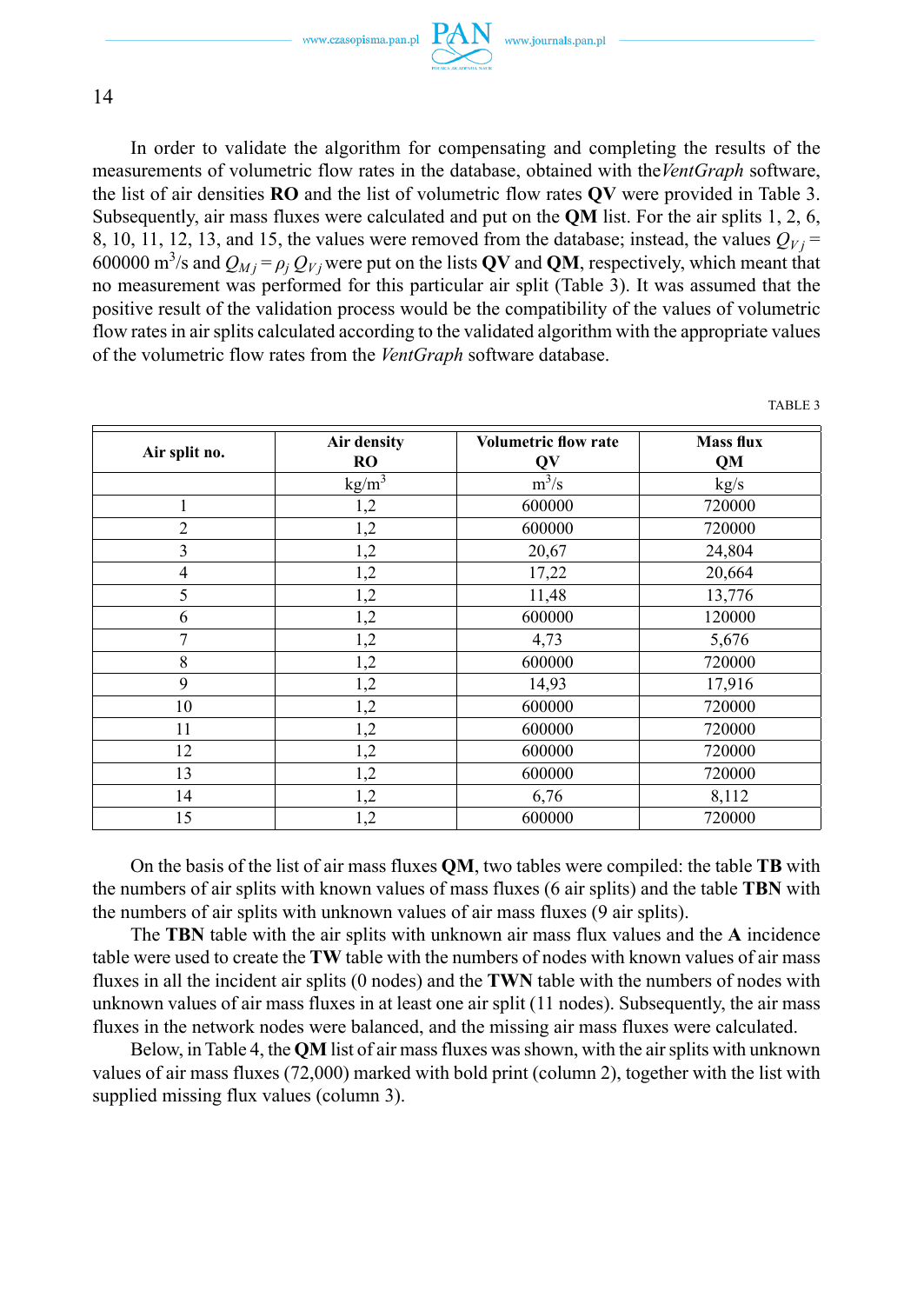



TABLE 4

| Air split no.  | $Q_M$<br>kg/s | $Q_M$<br>kg/s |  |  |
|----------------|---------------|---------------|--|--|
| 1              | $\mathbf{2}$  | 3             |  |  |
| 1              | 720000        | 24,804        |  |  |
| $\overline{2}$ | 720000        | 24,804        |  |  |
| 3              | 24,804        | 24,804        |  |  |
| $\overline{4}$ | 20,664        | 20,664        |  |  |
| 5              | 13,776        | 13,776        |  |  |
| 6              | 720000        | 120000        |  |  |
| 7              | 5,676         | 5,676         |  |  |
| 8              | 720000        | 13,788        |  |  |
| 9              | 17,916        | 17,916        |  |  |
| 10             | 720000        | 24,804        |  |  |
| 11             | 720000        | 6,888         |  |  |
| 12             | 720000        | 120000        |  |  |
| 13             | 720000        | 120000        |  |  |
| 14             | 8,112         | 8,112         |  |  |
| 15             | 720000        | 4,14          |  |  |

As a result of the application of the software procedures, information was returned that the set of air splits with known air mass flux values is too small, which makes it impossible to calculate the fluxes in the remaining air splits. Thus, in Table 4, **QM**, the value of the air mass flux in air split no. 6 was added (column 2), and, subsequently, further calculations were performed. In the course of these calculations, the missing values of the air mass fluxes in air splits no. 12 and 13 were obtained (column 3). The result of the calculations was shown in Table 5.

| ┍ |
|---|
|---|

| Air split no.  | $Q_M$<br>kg/s | $Q_M$<br>kg/s |
|----------------|---------------|---------------|
| 1              | $\mathbf{2}$  | 3             |
| 1              | 24,804        | 24,804        |
| $\overline{2}$ | 24,804        | 24,804        |
| 3              | 24,804        | 24,804        |
| 4              | 20,664        | 20,664        |
| 5              | 13,776        | 13,776        |
| 6              | 12,372        | 12,372        |
| 7              | 5,676         | 5,676         |
| 8              | 13,788        | 13,788        |
| 9              | 17,916        | 17,916        |
| 10             | 24,804        | 24,804        |
| 11             | 6,888         | 6,888         |
| 12             | 120000        | 1,404         |
| 13             | 120000        | 6,708         |
| 14             | 8,112         | 8,112         |
| 15             | 4,14          | 4,14          |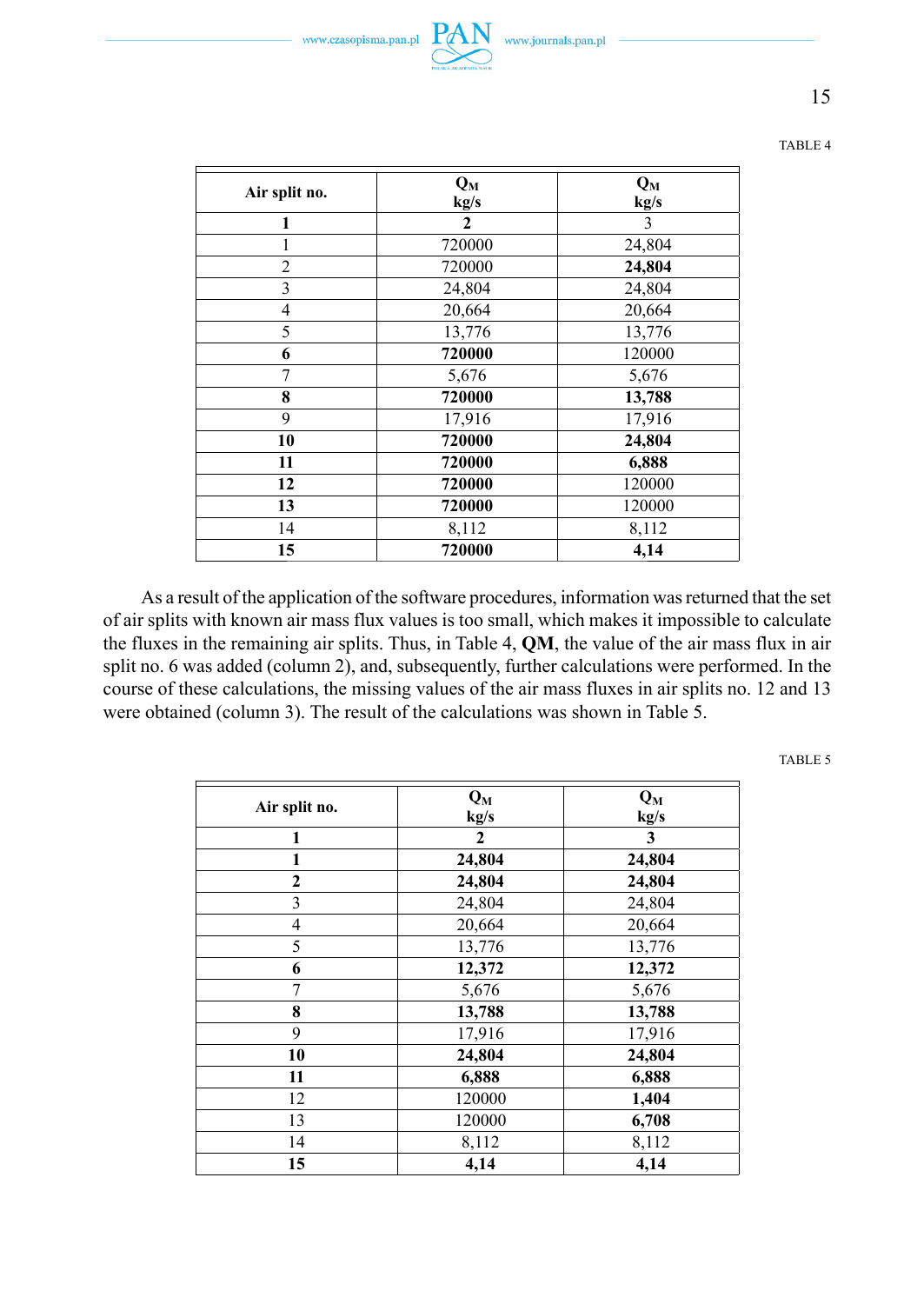

Subsequently, balancing the air mass fluxes in the network nodes was repeated. After the mass fluxes were converted to volumetric air flow rates, they were compared with the results of the calculations performed for this particular example, using the *VentGraph* software. The effect of these calculations was presented in Table 6.

TABLE 6

| Air split no. |          | <b>Volumetric flow rate</b><br>$m^3/s$ | <b>Difference</b><br>$m^3/s$ |
|---------------|----------|----------------------------------------|------------------------------|
|               | $Q_{V1}$ | $Q_{V2}$                               | $Q_{V1} - Q_{V2}$            |
|               | 20,67    | 20,67                                  |                              |
| $\mathbf{2}$  | 20,67    | 20,67                                  |                              |
| 8             | 11,48    | 11,49                                  | $-0,01$                      |
| 10            | 20,67    | 20,67                                  |                              |
| 11            | 5,740    | 5,740                                  |                              |
| 12            | 1,17     | 1,17                                   |                              |
| 13            | 5,58     | 5,58                                   |                              |
| 15            | 3,45     | 3.45                                   |                              |

- $Q_{V1}$  the volumetric flow rate calculated with the **VentGraph** software,
- $Q_{V2}$  the volumetric flow rate calculated from the formula  $Q_{V2} = Q_M/\rho$ , where  $Q_M$  is the air mass flux calculated for this particular example, and r is the density of air from the database concerning this particular example

The next stage of the calcualtions involved validating the algorithm for determining the pressure values in the network nodes. The database to be used in the calculation process included the list of air splits **W1**, **W2**, the list of resistance values of air splits **R**, the list of volumetric air flow rates **QV**, the list of air densities **RO**, the list of differences between the elevations at the beginning and end of an air split **DZ**, the list of main and local fan pressure values **HW**, and the list of pressure values in the nodes **P** from the *VentGraph* software (the data was presented in Table 7). Then, from the pressure list **P**, the pressure values in nodes no. 3, 8, and 10 were removed (cf. Table 8), and replaced with the "<sup>0</sup>" pressure value. It was assumed that a positive outcome of the validation process would be compatibility of the missing pressure values in the network nodes calculated according to the validated algorithm with the corresponding pressure values from the *VentGraph* database.

| ٠<br>Аn |  |
|---------|--|
|         |  |

| Air<br>split<br>no. | Node $no. -$<br>inlet<br>W1 | Node $no. –$<br>outlet<br>W2 | Air split<br>resistance<br>R | Volumetric<br>air flow rate<br>QV | Air density<br><b>RO</b> | $z^2 - z^1$<br>DZ. | Fan<br>pressure<br><b>HW</b> |
|---------------------|-----------------------------|------------------------------|------------------------------|-----------------------------------|--------------------------|--------------------|------------------------------|
|                     |                             |                              | 4                            | 5                                 | 6                        | 7                  | 8                            |
|                     |                             |                              | kg/m'                        | $m^3/s$                           | kg/m <sup>3</sup>        | m                  | Pa                           |
|                     | 9                           |                              | 0.500                        | 20.67                             | 1.2                      | 360.0              | 2965                         |
| $\overline{2}$      |                             | $\overline{c}$               | 0.693                        | 20.67                             | 1.2                      | $-482.0$           | 0.0                          |
| 3                   | ↑                           | $\mathbf{3}$                 | 2.856                        | 20.67                             | 1.2                      | 13.0               | 0.0                          |
| $\overline{4}$      | 3                           | $\overline{4}$               | 0.088                        | 17.22                             | 1.2                      | $-3.0$             | 0.0                          |
|                     |                             |                              | 0.214                        | 11.48                             | 1.2                      | $-18.0$            | 0.0                          |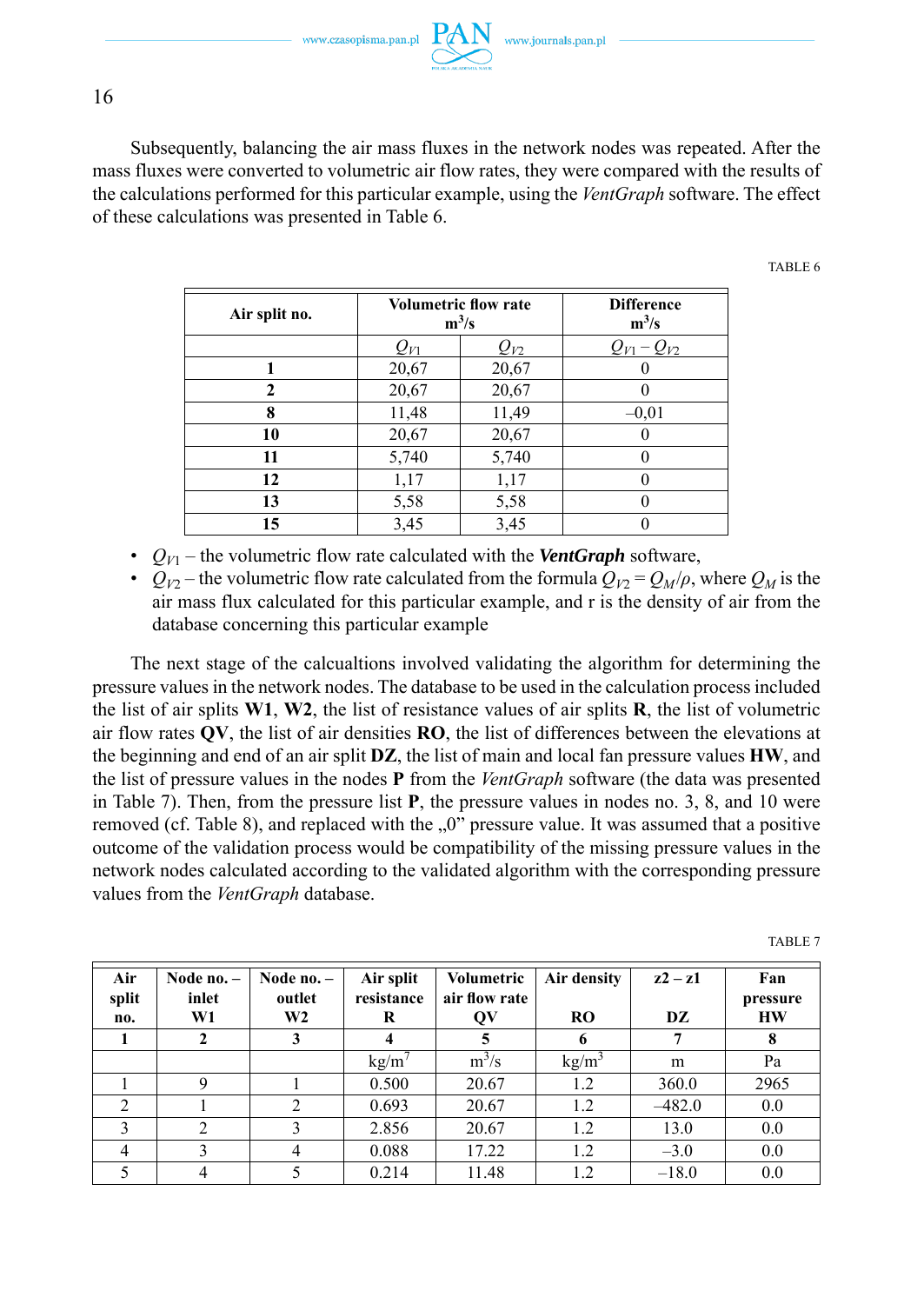| <b>POLSKA AKADEMIA NAUK</b> |  |
|-----------------------------|--|
|                             |  |
|                             |  |

|    | $\mathbf{2}$   | 3  | $\overline{4}$ | 5     | 6   | 7       | 8   |
|----|----------------|----|----------------|-------|-----|---------|-----|
| 6  |                | ⇁  | 0.233          | 10.31 | 1.2 | $-38.0$ | 0.0 |
|    | 7              | 8  | 0.3758         | 4.73  | 1.2 | 48.0    | 0.0 |
| 8  | 8              | 10 | 0.852          | 11.48 | 1.2 | 15.0    | 0.0 |
| 9  | 10             | 11 | 0.81           | 14.93 | 1.2 | 0.0     | 0.0 |
| 10 | 11             | 9  | 2.00           | 20.67 | 1.2 | 105.0   | 0.0 |
| 11 | $\overline{4}$ | 11 | 10.76          | 5.74  | 1.2 | 7.0     | 0.0 |
| 12 |                | 6  | 20.00          | 1.17  | 1.2 | 0.0     | 0.0 |
| 13 |                | 6  | 0.091          | 5.58  | 1.2 | 38.0    | 0.0 |
| 14 | 6              | 8  | 0.122          | 7.13  | 1.2 | 10.0    | 0.0 |
| 15 | ٩              | 10 | 16.80          | 3.00  | 1.2 | 4.0     | 0.0 |

TABLE 8

|                | <b>Pressure</b> |
|----------------|-----------------|
| Node no.       | P               |
|                |                 |
|                | Pa              |
|                | 100000          |
| $\overline{2}$ | 105378          |
| $\mathbf{3}$   |                 |
| 4              | 104014          |
| 5              | 104197          |
| 6              | 104170          |
| 7              | 104620          |
| 8              |                 |
| 9              | 101486          |
| 10             |                 |
| 11             | 103577          |

Next, the **A1**, **A2** and **TW2** tables were created. This was done by transferring the contents of the incidence table **A** to the table **A1**, and copying the rows corresponding to the nodes for which no pressure values were measured (i.e. the rows no. 3, 8, and 10) to the table **A2**. The numbers of these rows were put in the table **TW2**. In the table **A1** ,the rows copied to the table **A2** (i.e. the rows no. 3, 8, and 10) were zeroed. The unknown node pressure values were established as a result of performing calculations according to the algorithm presented in Chapter 4, step by step. The complete list of pressure node values **P** is shown in Table 9.

TABLE 9

| Node no. | <b>Pressure</b><br>D |
|----------|----------------------|
|          | Pa                   |
|          |                      |
|          | 100000               |
|          | 105378               |
|          | 104006               |
|          | 104014               |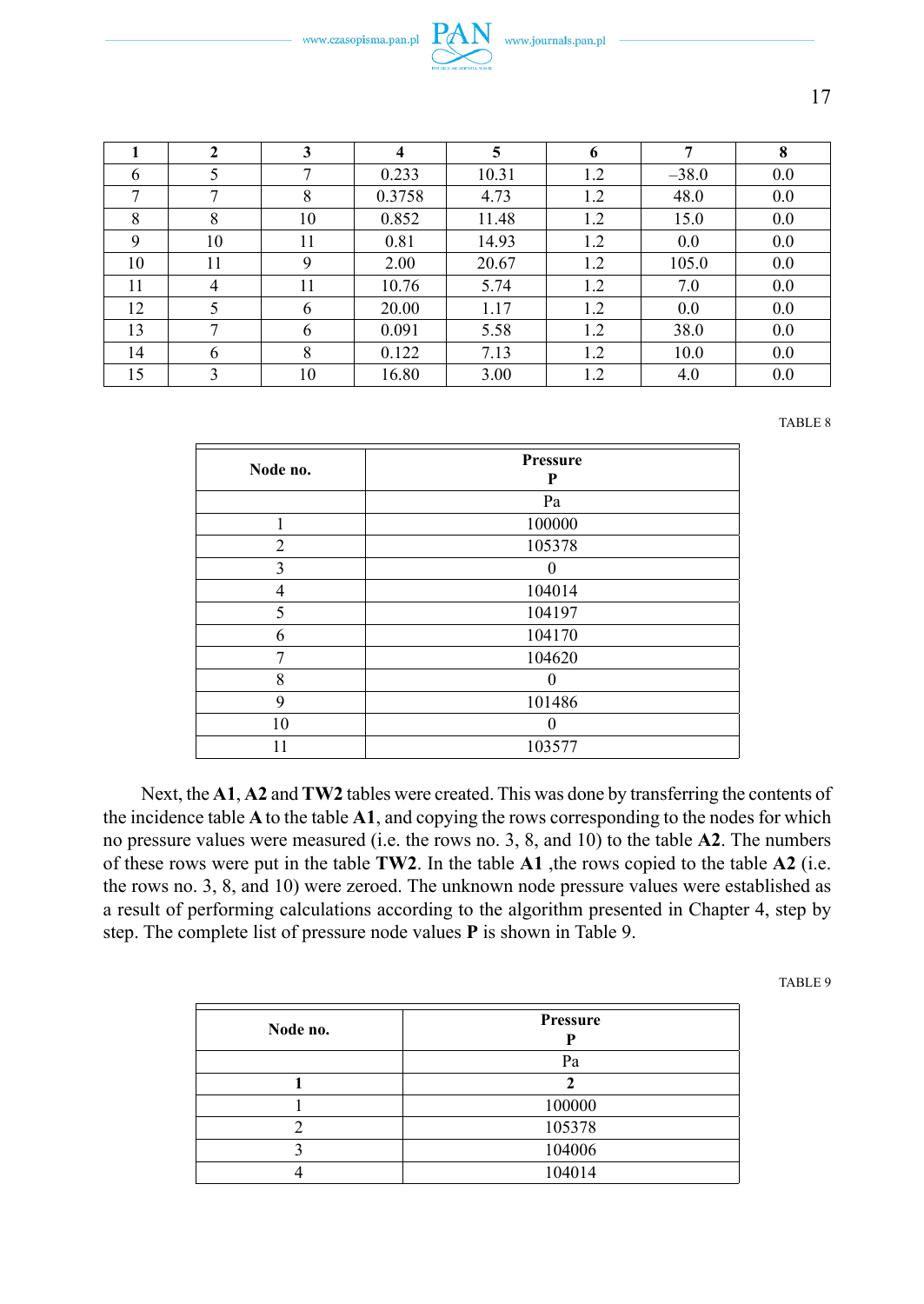

|          | 104197 |
|----------|--------|
|          | 104170 |
|          | 104620 |
|          | 104047 |
|          | 101486 |
| $\Omega$ | 103758 |
|          | 103577 |

TABLE 10

| Node no. | Pressure<br>Pal | <b>Differential pressure</b><br>[Pa] |             |
|----------|-----------------|--------------------------------------|-------------|
|          |                 | p,                                   | $p_1 - p_2$ |
|          | 104005          | 104006                               |             |
|          | 104047          | 104047                               |             |
|          | 103758          | 103758                               |             |

The results of the calculations of the missing pressure values were compared with the values obtained with the *VentGraph* software. The effect of the calculations was presented in Table 10.

Subsequently, the resistance of air splits was calculated. The resistance value of the *j*-th air split was calculated from the following formula:

$$
R_{j} = \frac{p_{i1} - p_{i2} - g \rho_{j} \Delta z_{j} + h_{wj}}{|Q_{Vj}|Q_{Vj}} \qquad i1 = w1_{j} \qquad i2 = w2_{j}
$$
 (27)

where

 $p_{i1}, p_{i2}$  — are the pressure values in nodes no. *i*1, *i*2, (Table 11A),

 $w_1$ ,  $w_2$  — are the numbers of the inlet and outlet nodes of the *j*-th air split (columns **W1** and **W2** in Table 11B),

*ρj* — is the density of air in the *j*-th air split (column **RO** in Table 11B),

 $\Delta z_j$  — is the difference between the elevations at the outlet and inlet of the *j*-th air split (column **DZ** in Table 11B),

 $h_{wi}$  — is the fan pressure in the *j*-th air split (column HW in Table 11B),

 $Q_{Vj}$  — is the volumetric air flow rate in the *j*-th air split (column **QV** in Table 11B).

TABLE 11A

| Node no. | <b>Pressure</b> | Node no. | <b>Pressure</b><br>р |
|----------|-----------------|----------|----------------------|
|          | Pa              |          | Pa                   |
|          | 100000          |          | 104620               |
|          | 105378          |          | 104047               |
|          | 104005          |          | 101486               |
|          | 104014          | 10       | 103758               |
|          | 104197          |          | 103577               |
|          | 104170          |          |                      |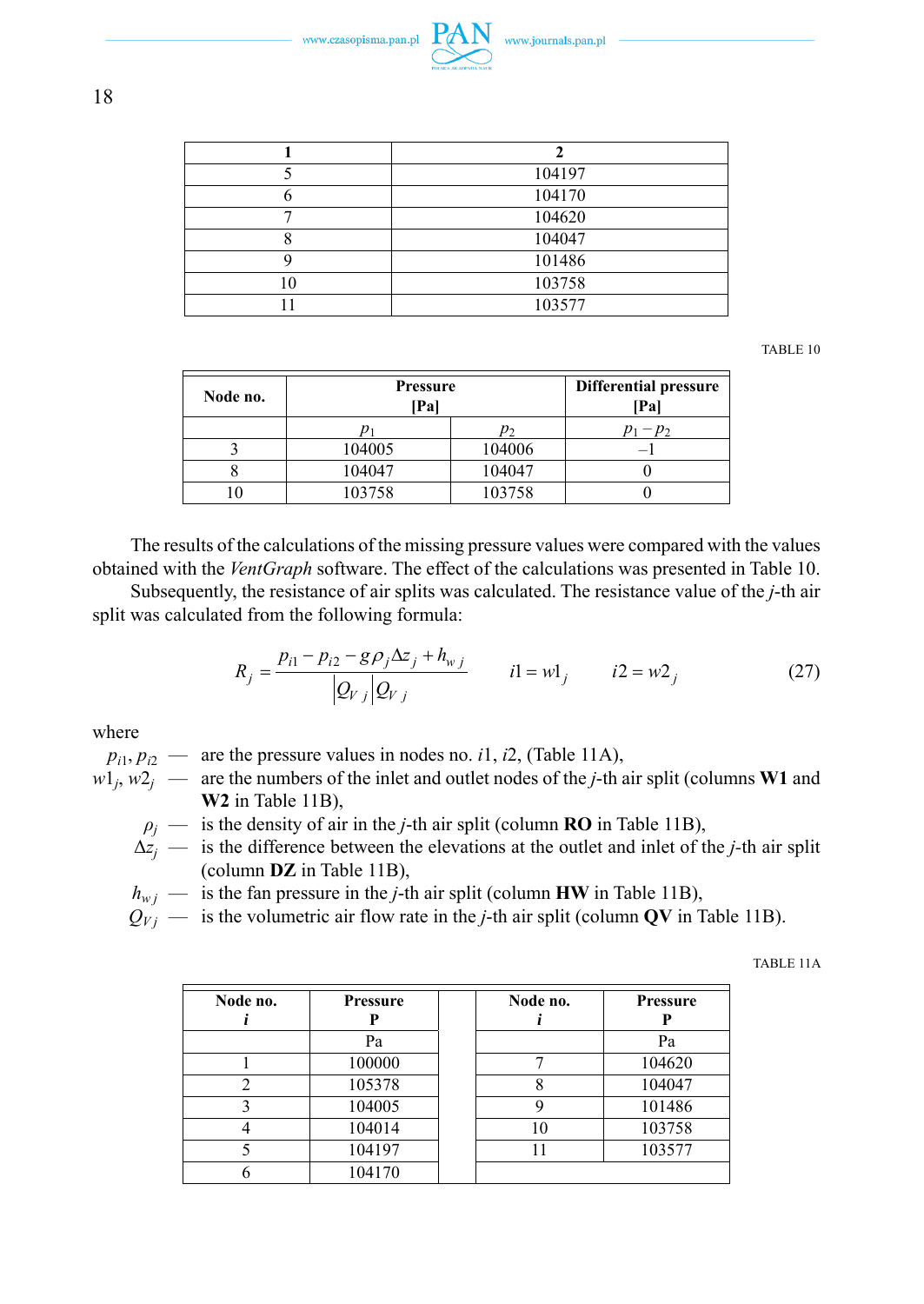

TABLE 11B

| Air<br>split   | <b>Node</b><br>$no. -$<br>inlet | <b>Node</b><br>$no. -$<br>outlet | Volumetric<br>air flow<br>rate | Pressure  | Pressure       | Air<br>density | <b>Difference between</b><br>elevations | Fan<br>pressure | Air split<br>resistance |
|----------------|---------------------------------|----------------------------------|--------------------------------|-----------|----------------|----------------|-----------------------------------------|-----------------|-------------------------|
| no.<br>j       | W1                              | W <sub>2</sub>                   | QV                             | <b>P1</b> | P <sub>2</sub> | <b>RO</b>      | $\mathbf{Z}_2 - \mathbf{Z}_1$<br>DZ     | <b>HW</b>       | R                       |
|                |                                 |                                  | $m^3/s$                        | Pa        | Pa             | $m^3/s$        | m                                       | Pa              | kg/m <sup>7</sup>       |
| 1              | 9                               | 1                                | 20.67                          | 101486    | 100000         | 1.2            | 360.0                                   | 2965            | 0.499                   |
| $\overline{2}$ | 1                               | $\overline{2}$                   | 20.67                          | 100000    | 105378         | 1.2            | $-482.0$                                | 0.0             | 0.693                   |
| 3              | $\overline{2}$                  | 3                                | 20.67                          | 105378    | 104005         | 1.2            | 13.0                                    | 0.0             | 2.855                   |
| $\overline{4}$ | 3                               | $\overline{4}$                   | 17.22                          | 104006    | 104014         | 1.2            | $-3.0$                                  | 0.0             | 0.089                   |
| 5              | $\overline{4}$                  | 5                                | 11.48                          | 104014    | 104197         | 1.2            | $-18.0$                                 | 0.0             | 0.219                   |
| 6              | 5                               | 7                                | 10.31                          | 104197    | 104620         | 1.2            | $-38.0$                                 | 0.0             | 0.229                   |
| 7              | 7                               | 8                                | 4.73                           | 104620    | 104047         | 1.2            | 48.0                                    | 0.0             | 0.355                   |
| 8              | 8                               | 10                               | 11.49                          | 104047    | 103758         | 1.2            | 15.0                                    | 0.0             | 0.852                   |
| 9              | 10                              | 11                               | 14.93                          | 103758    | 103577         | 1.2            | 0.0                                     | 0.0             | 0.812                   |
| 10             | 11                              | 9                                | 20.67                          | 103577    | 101486         | 1.2            | 105.0                                   | 0.0             | 2.001                   |
| 11             | $\overline{4}$                  | 11                               | 5.74                           | 104014    | 103577         | 1.2            | 7.0                                     | $0.0\,$         | 10.762                  |
| 12             | 5                               | 6                                | 1.17                           | 104197    | 104170         | 1.2            | 0.0                                     | $0.0\,$         | 19.724                  |
| 13             | $\overline{7}$                  | 6                                | 5.58                           | 104620    | 104170         | 1.2            | 38.0                                    | 0.0             | 0.086                   |
| 14             | 6                               | 8                                | 6.76                           | 104170    | 104047         | 1.2            | 10.0                                    | 0.0             | 0.116                   |
| 15             | 3                               | 10                               | 3.45                           | 104006    | 103758         | 1.2            | 4.0                                     | 0.0             | 16,880                  |

The results of calculations of the resistance values of air splits  $R_1$  were compared with the resistance values R2 from the *VentGraph* software database for this particular example. The effect of the calculations was presented in Table 12.

TABLE 12

| Air split no.  |        | Air split resistance<br>kg/m <sup>7</sup> | <b>Difference</b><br>kg/m <sup>7</sup> |
|----------------|--------|-------------------------------------------|----------------------------------------|
|                | $R_1$  | $R_{2}$                                   | $R_1 - R_2$                            |
| 1              | 0.500  | 0.499                                     | 0.001                                  |
| $\overline{2}$ | 0.693  | 0.693                                     | $\theta$                               |
| 3              | 2.856  | 2.855                                     | 0.001                                  |
| 4              | 0.088  | 0.089                                     | $-0.001$                               |
| 5              | 0.214  | 0.219                                     | $-0.005$                               |
| 6              | 0.233  | 0.229                                     | 0.004                                  |
| 7              | 0.3758 | 0.355                                     | 0.003                                  |
| 8              | 0.852  | 0.852                                     | $\theta$                               |
| 9              | 0.810  | 0.812                                     | $-0.002$                               |
| 10             | 2.000  | 2.001                                     | $-0.001$                               |
| 11             | 10.760 | 10.762                                    | $-0.002$                               |
| 12             | 20.000 | 19.724                                    | 0.276                                  |
| 13             | 0.0910 | 0.086                                     | 0.014                                  |
| 14             | 0.122  | 0.116                                     | 0.006                                  |
| 15             | 16.800 | 16.880                                    | $-0.080$                               |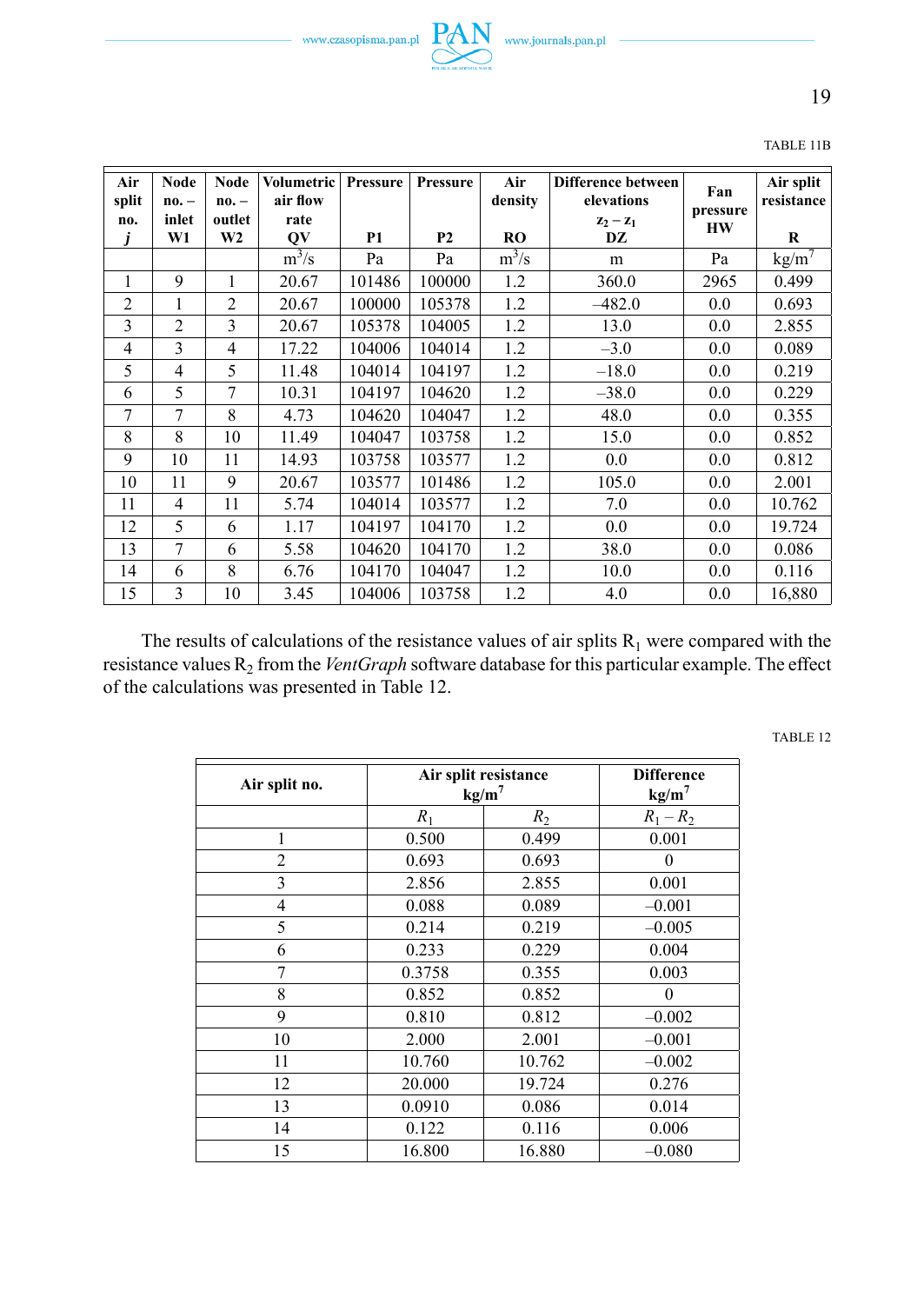www.czasopisma.pan.pl



As demonstrated by Table 12, the calculated resistance values correspond – with satisfactory accuracy – to the values from the numerical model of the *VentGraph* software.

### **5. Summary**

Compensating the results of measurements carried out in a network of headings – in the context of developing a numerical model – still poses a considerable challenge both for science and mining practice. The available publications discussing the topic in question are scarce, which prompts further research, especially in the light of the application of new measurement devices, as well as practical experiences. The methodology of completing and balancing the unmeasured values of volumetric flow rates and pressure values, discussed in the present paper, demonstrated that the procedures developed for the sake of it work properly. During the validation process of the code of the algorithms of the procedure of completing and compensating measurement results, the results of calcualtions performed "step by step" were compared with the database of the numerical model and with the results of the calcualtions carried out with the *VentGraph* software. The developed methodology of completing and compensating volumetric flow rates is based on the node equation (3). When the mass fluxes converted into volumetric flow rates do not satisfy the balance in the node, the relationship (7) should be applied to all the nodes in



Fig. 2. A spatial diagram of the C-6 wall area in the  $K<sup>n</sup>$  mine; the rectangles include measured and missing volumetric flow rate values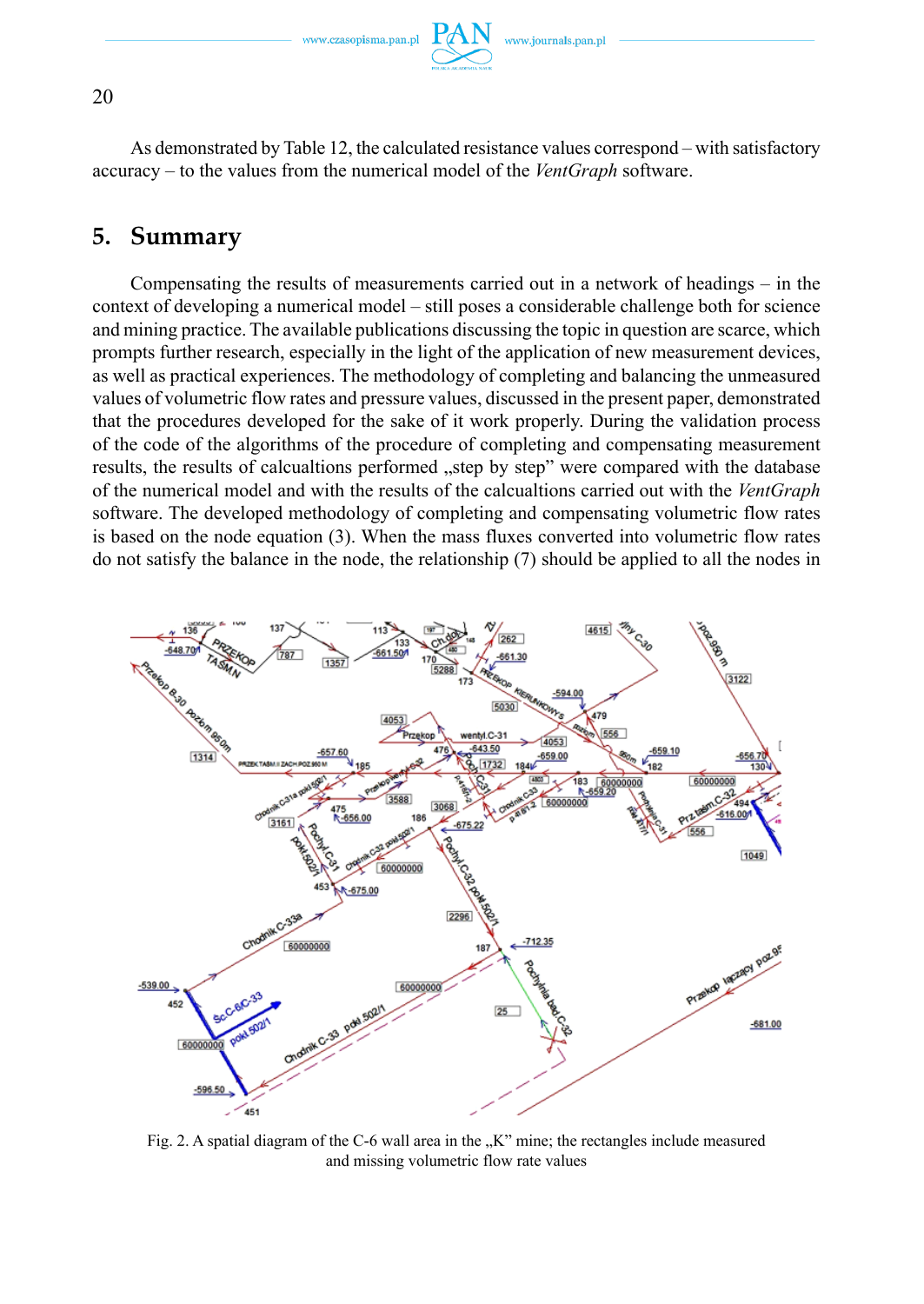the iterative loop – according to the formulas  $(5)$  and correction  $(6)$  – until the assumed minimal value of the highest  $q_M$  value, specified in the formula (5), is obtained.

Below, the authors provided a usage example concerning the new procedures of compensating the measurement results with the *VentGraph* software (into which these new procedures were introduced), for an actual network of an area of the  $K''$  mine. The effect of the procedure application is presented in the two figures below.

Figure 2 shows a section of the ventilation network of the C-6 wall area in the  $K''$  mine. The rectangles next to the heading symbols – with the number  $60000000 -$  inform that in this particular spot no mean air velocity was measured during ventilation measurements, and that the value of the volumetric flow rate for this particular heading is missing from the database of the numerical model.

The analysis of Figure 2, and Figure 3 in particular, shows that – in the rectangles for which the values of the volumetric flow rate are given – the procedures of completing and compensating the balance of the volumetric flow rate for this particular area yielded a desirable effect.



Fig. 3. A spatial scheme of the C-6 wall area of the "K" mine; the rectangles include measured and supplied volumetric flow rate values

The other example presenting the application of the method for completing the missing pressure values concerns the actual ventilation network of the  $K<sup>n</sup>$  mine, for which the numerical model had to be updated due to the fact that mining activity was initiated in a new area of the B-8 wall in the coal bed no. 510.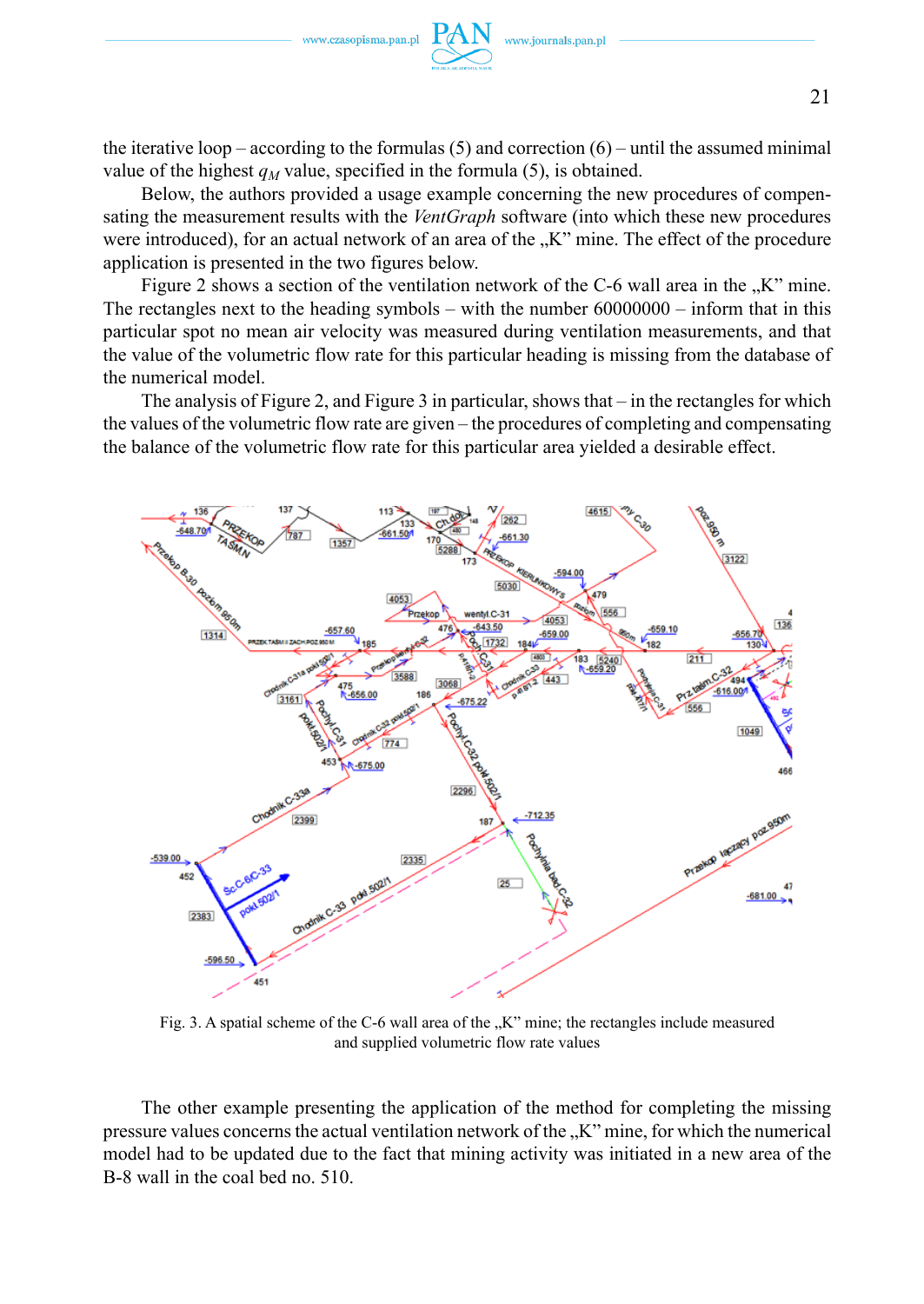

The ventilation network of the  $\mu$ K" mine consists of 465 air splits and 317 nodes. After measurements were performed, it turned out that, for a lot of nodes, no pressure values were recorded. This situation is presented in the first EDTXT sheet (cf. Fig. 4) of the *VentGraph* software: for the nodes 100-109, there are no pressure values (the column on the left side of the sheet from Fig. 4). After completing and compensating the pressure values, the calculated pressure value for node no. 100 was shown in Fig. 5; for the remaining nodes, pressure values were also calculated, which is marked with the  $\sim$  symbol next to the number of each node.

| $\mathbf x$<br>Ya, Pomiary w węzłach sieci<br>$\blacksquare$                                                                               |  |                 |                |       |                       |          |          |          |   |
|--------------------------------------------------------------------------------------------------------------------------------------------|--|-----------------|----------------|-------|-----------------------|----------|----------|----------|---|
| Ilość węzłów = $317$<br>Ilość wentylatorów =<br>6<br>D.<br>嚻<br>嚻<br>Drukuj<br>凸<br>2<br>Wprowadzono dane dla 317 węzłów                   |  |                 |                |       |                       |          |          |          |   |
| Wezel nr: 100<br>Wybór wezła<br>Czas pomiaru<br>Wys.niwel. [m]<br>Ciśnienie [Pa]<br>100<br>hh/mm<br>$-350.70$<br>10<br>$\mathbf{1}$ $\sim$ |  |                 |                |       |                       |          |          |          |   |
| 100<br>1002                                                                                                                                |  | 量               | Licz potencjał |       | Potencjał $[J/m^3]$ = |          |          |          |   |
| 1003<br>101                                                                                                                                |  | <b>Numer</b>    | Wlot           | Wylot | Temp.                 | Temp.    | Predkość | Przekrój | ۸ |
| 102                                                                                                                                        |  | <b>Bocznicy</b> |                |       | sucha                 | wilgotna | v        | poprz.   |   |
| 103<br>104                                                                                                                                 |  |                 |                |       | °C                    | ۰c       | m/s      | $m^2$    |   |
| 106                                                                                                                                        |  | 31              | 25             | 100   |                       |          |          |          |   |
| 107<br>108                                                                                                                                 |  | 72              | 100            | 101   |                       |          |          |          |   |
| $\ 109\ $                                                                                                                                  |  | $\epsilon$      |                |       |                       |          |          |          |   |

Fig. 4. An EDTXT sheet with data for particular nodes – there is no pressure value for node no. 100, which was marked with  $.0$ "

| $\mathbf x$<br>Pomiary w wezłach sieci                                                                                          |                 |                |       |                       |          |          |          |  |
|---------------------------------------------------------------------------------------------------------------------------------|-----------------|----------------|-------|-----------------------|----------|----------|----------|--|
| $Ilość wezlów = 317$<br>Ilość wentylatorów =<br>6<br>D.<br>鹛<br>嚻<br>D <sub>rukuj</sub><br>2<br>Wprowadzono dane dla 317 wezłów |                 |                |       |                       |          |          |          |  |
| Wezel nr: 100<br>Wybór węzła<br>Czas pomiaru<br>Ciśnienie [Pa]<br>Wys.niwel. [m]<br>$100 \sim$<br>hh/mm<br>-350.70<br>105571    |                 |                |       |                       |          |          |          |  |
| $100 -$<br>$1002 -$                                                                                                             | 量               | Licz potencjał |       | Potencjał $[J/m^3] =$ |          |          |          |  |
| $1003 -$                                                                                                                        | <b>Numer</b>    | Wlot           | Wylot | Temp.                 | Temp.    | Predkość | Przekrój |  |
| $101 -$<br>$102 -$                                                                                                              | <b>Bocznicy</b> |                |       | sucha                 | wilgotna | v        | poprz.   |  |
| $103 -$<br>$104 -$                                                                                                              |                 |                |       | $^{\circ}$ C          | °C       | m/s      | $m^2$    |  |
| $106 \sim$                                                                                                                      | 31              | 25             | 100   |                       |          |          |          |  |
| $107 -$<br>$108 -$                                                                                                              | 72              | 100            | 101   |                       |          |          |          |  |
| 109                                                                                                                             | $\epsilon$      |                |       |                       |          |          |          |  |

Fig. 5. An EDTXT sheet with data for particular nodes – the pressure value for node no. 100,  $p_{100} = 105571$  [Pa], was supplied

As for completing and compensating pressure values, the issue in question becomes more complex, since the pressure values determined according to the algorithm given do not always yield the correct result. This is demonstrated by the negative value of the aerodynamic resistance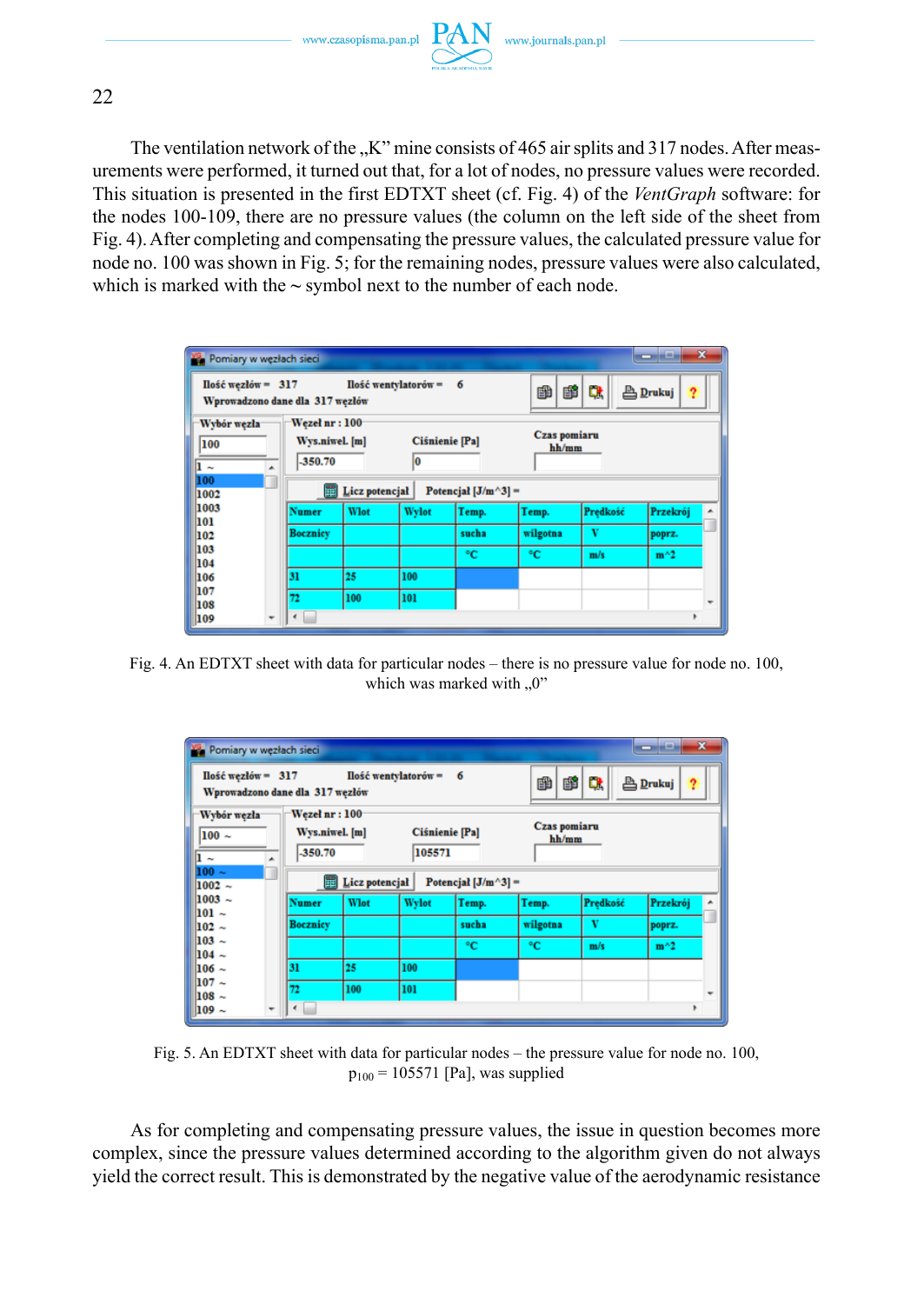

determined for a known direction of the air flow. This means that the determined pressures  $p_1$  and  $p_2$  – in relation to the know values of the elevations and the density of the air flow – do not yield a positive value of the pressure loss. When this is the case, one should check if the elevations entered into the database are correct; if this does not give a satisfactory result, one might consider repeating the measurements in the area of the node in question, or a group of connected nodes.

To sum up, the effects of the discussed research can be used in practice, and the developed method of completing and compensating measurement results yields a satisfactory outcome, which prompts further modification of the algorithms for compensating measurement results. This, however, requires that the research should be continued. At this point, it needs to be said that an equally important question is determining the uncertainty of measurements of particular measured parameters. At present, researchers know of the uncertainty connected with determining the volumetric flow rate using manual anemometers; depending on the applied measurement device, this uncertainty is estimated to be between 9.4% and 14.7% of the value established by means of the <sub>"a</sub>nemometer at the cross-section" method (Krach, 2009). When it comes to determining the measurement uncertainty, one must be prepared that its value may be between 1.5% and 3.7%. However, when the object of a measurement performed with two barometers is a low differential pressure, and when the measured pressure values fluctuate considerably, the relative uncertainty may exceed 100% many times over (Krach, 2002). It should be noted again that performing correct measurements in the headings of a working mine is a laborious task, requiring a high level of thoroughness both during the preparation stage and the actual measurements.

The research was carried out as part of the statutory work of the Strata Mechanics Research Institute of the Polish Academy of Sciences in 2012, with the financial support provided by the Polish Ministry of Science and Higher Education.

### **References**

Budryk W., 1961. *Wentylacja kopalń*. cz. I, Katowice, Wyd. "Śląsk".

- Biernacki K., Gumiński A., 1999. *Ocena dokładności wykonywania bazy danych kopalnianej sieci wentylacyjnej dla obliczeń komputerowych*. 1 Szkoła Aerologii Górniczej, Zakopane.
- Dziurzyński W., 2002. *Symulacja numeryczna procesu przewietrzania sieci wentylacyjnej kopalni.* Rozprawy-Monografie, nr 2, Prace IMG PAN.
- Dziurzyński W., Pałka T., 2002. *Metoda wprowadzenia pomiarów ciśnienia w węzłach sieci wyrobisk kopalni do Systemu programów komputerowych*. Prz. Gór., nr 7/8.
- Dziurzyński W., Wasilewski S., Krach A., Pałka T., 2011. *Prognoza stanu atmosfery w rejonie ściany i jej zrobach na podstawie danych z systemu monitoringu kopalni*. Prz. Gór., nr 7-8 s. 265-271.
- Dziurzyński W., Krawczyk J., 2012. *Możliwości obliczania wybranych programów symulacyjnych stosowanych w górnictwie światowym, opisujących przepływ powietrza, gazów pożarowych i metanu w sieci wyrobisk kopalni*. Prz. Gór., nr 5, s. 1-11.
- Dziurzyński W., Krach A., Pałka T., 2014. *Computer simulation of the propagation of heat in abandoned workings insulated with slurries and mineral substances*. Arch. Min. Sci., Vol. 59, No 1, p. 3-23.
- Pritchard C.J., 2010. *Validation of the Ventgraph program for use in metal/non-metal mines*. Proceeding of the 13<sup>th</sup> Mine Ventilation Symposium, Sudbury, Kanada.
- Prokop P., Zapletal P., Košňovský V., 2012. *Evolution of microclimatic conditions in Paskov mine*. Arch. Min. Sci., Vol. 57, No 4, p. 1045-1055.